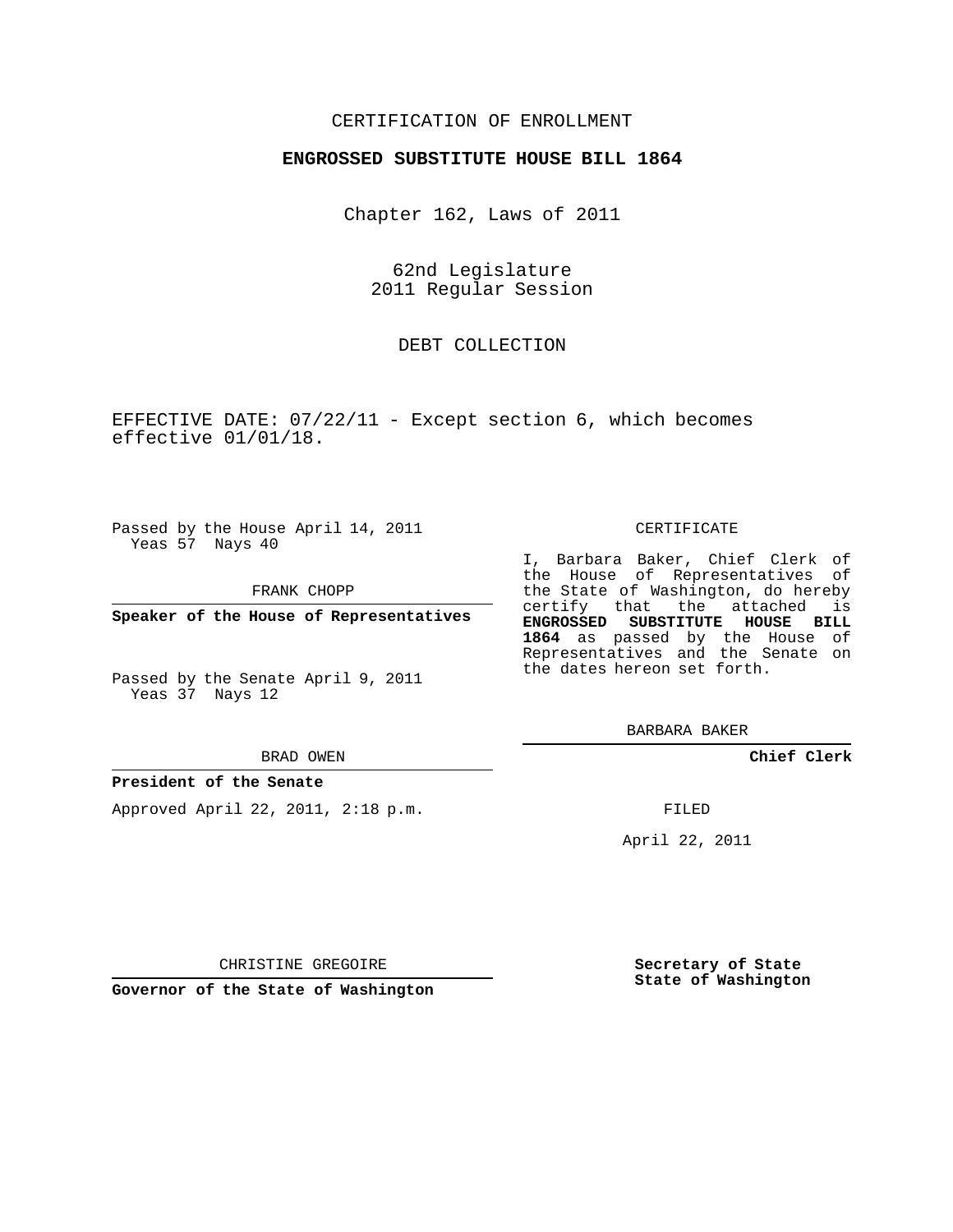# **ENGROSSED SUBSTITUTE HOUSE BILL 1864** \_\_\_\_\_\_\_\_\_\_\_\_\_\_\_\_\_\_\_\_\_\_\_\_\_\_\_\_\_\_\_\_\_\_\_\_\_\_\_\_\_\_\_\_\_

\_\_\_\_\_\_\_\_\_\_\_\_\_\_\_\_\_\_\_\_\_\_\_\_\_\_\_\_\_\_\_\_\_\_\_\_\_\_\_\_\_\_\_\_\_

AS AMENDED BY THE SENATE

Passed Legislature - 2011 Regular Session

# **State of Washington 62nd Legislature 2011 Regular Session**

**By** House Business & Financial Services (originally sponsored by Representatives Stanford, Frockt, Fitzgibbon, Ryu, Billig, Moscoso, Ladenburg, and Kenney)

READ FIRST TIME 02/17/11.

 AN ACT Relating to debt collection; amending RCW 6.15.010, 6.15.020, 48.18.430, 6.27.140, and 6.27.140; reenacting and amending RCW 19.16.250; and providing an effective date.

BE IT ENACTED BY THE LEGISLATURE OF THE STATE OF WASHINGTON:

 **Sec. 1.** RCW 19.16.250 and 2001 c 217 s 5 and 2001 c 47 s 2 are each reenacted and amended to read as follows:

No licensee or employee of a licensee shall:

 (1) Directly or indirectly aid or abet any unlicensed person to engage in business as a collection agency in this state or receive compensation from such unlicensed person: PROVIDED, That nothing in this chapter shall prevent a licensee from accepting, as forwardee, claims for collection from a collection agency or attorney whose place of business is outside the state.

 (2) Collect or attempt to collect a claim by the use of any means contrary to the postal laws and regulations of the United States postal department.

 (3) Publish or post or cause to be published or posted, any list of debtors commonly known as "bad debt lists" or threaten to do so. For purposes of this chapter, a "bad debt list" means any list of natural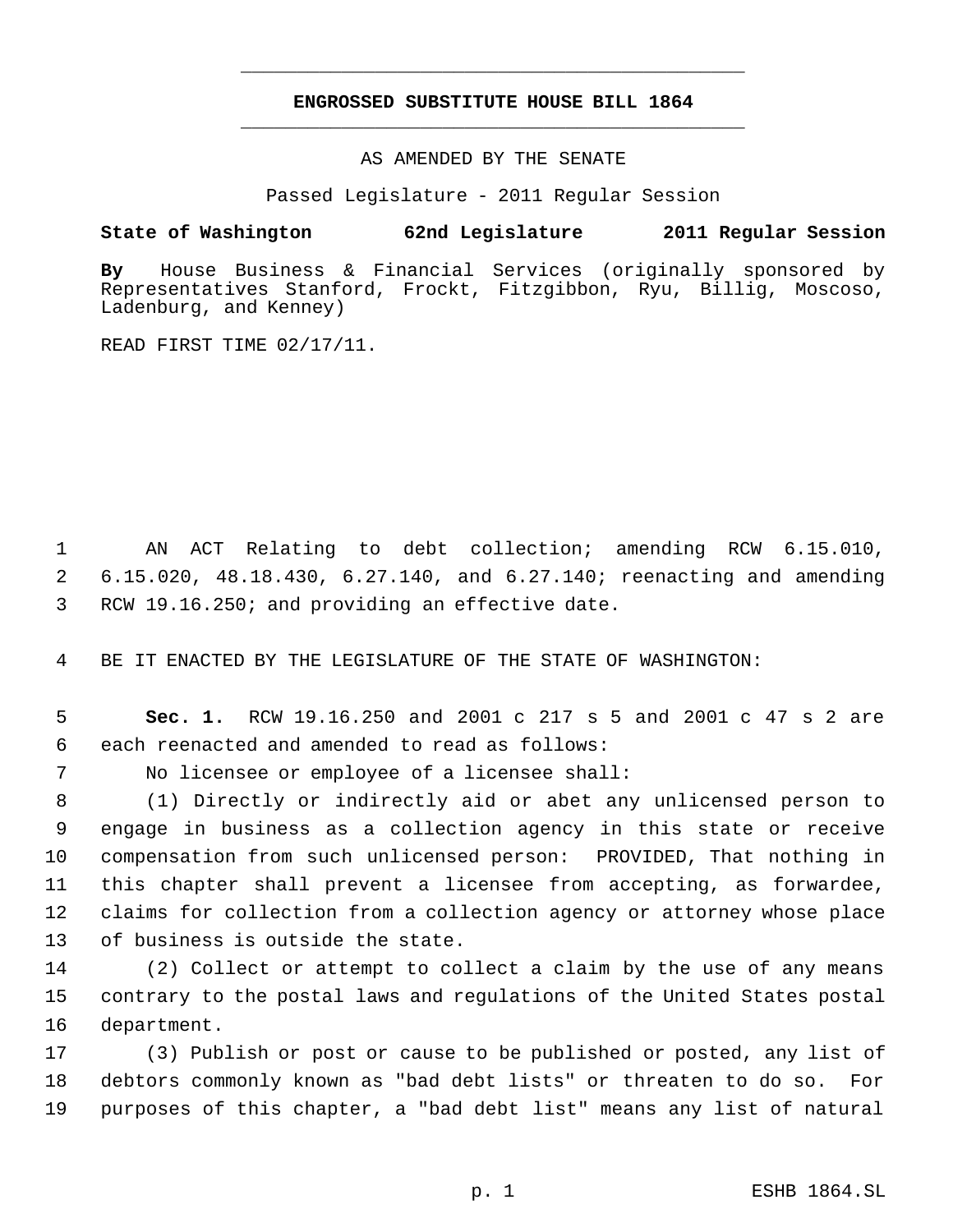persons alleged to fail to honor their lawful debts. However, nothing herein shall be construed to prohibit a licensee from communicating to its customers or clients by means of a coded list, the existence of a check dishonored because of insufficient funds, not sufficient funds or closed account by the financial institution servicing the debtor's checking account: PROVIDED, That the debtor's identity is not readily apparent: PROVIDED FURTHER, That the licensee complies with the requirements of subsection (9)(e) of this section.

 (4) Have in his possession or make use of any badge, use a uniform of any law enforcement agency or any simulation thereof, or make any statements which might be construed as indicating an official connection with any federal, state, county, or city law enforcement agency, or any other governmental agency, while engaged in collection agency business.

 (5) Perform any act or acts, either directly or indirectly, constituting the practice of law.

 (6) Advertise for sale or threaten to advertise for sale any claim as a means of endeavoring to enforce payment thereof or agreeing to do so for the purpose of soliciting claims, except where the licensee has acquired claims as an assignee for the benefit of creditors or where the licensee is acting under court order.

 (7) Use any name while engaged in the making of a demand for any claim other than the name set forth on his or its current license issued hereunder.

 (8) Give or send to any debtor or cause to be given or sent to any debtor, any notice, letter, message, or form which represents or implies that a claim exists unless it shall indicate in clear and legible type:

 (a) The name of the licensee and the city, street, and number at which he is licensed to do business;

 (b) The name of the original creditor to whom the debtor owed the claim if such name is known to the licensee or employee: PROVIDED, 33 That upon written request of the debtor, the licensee shall ((make a 34 reasonable effort to obtain the name of such person and)) provide this 35 name to the debtor or cease efforts to collect on the debt until this information is provided;

(c) If the notice, letter, message, or form is the first notice to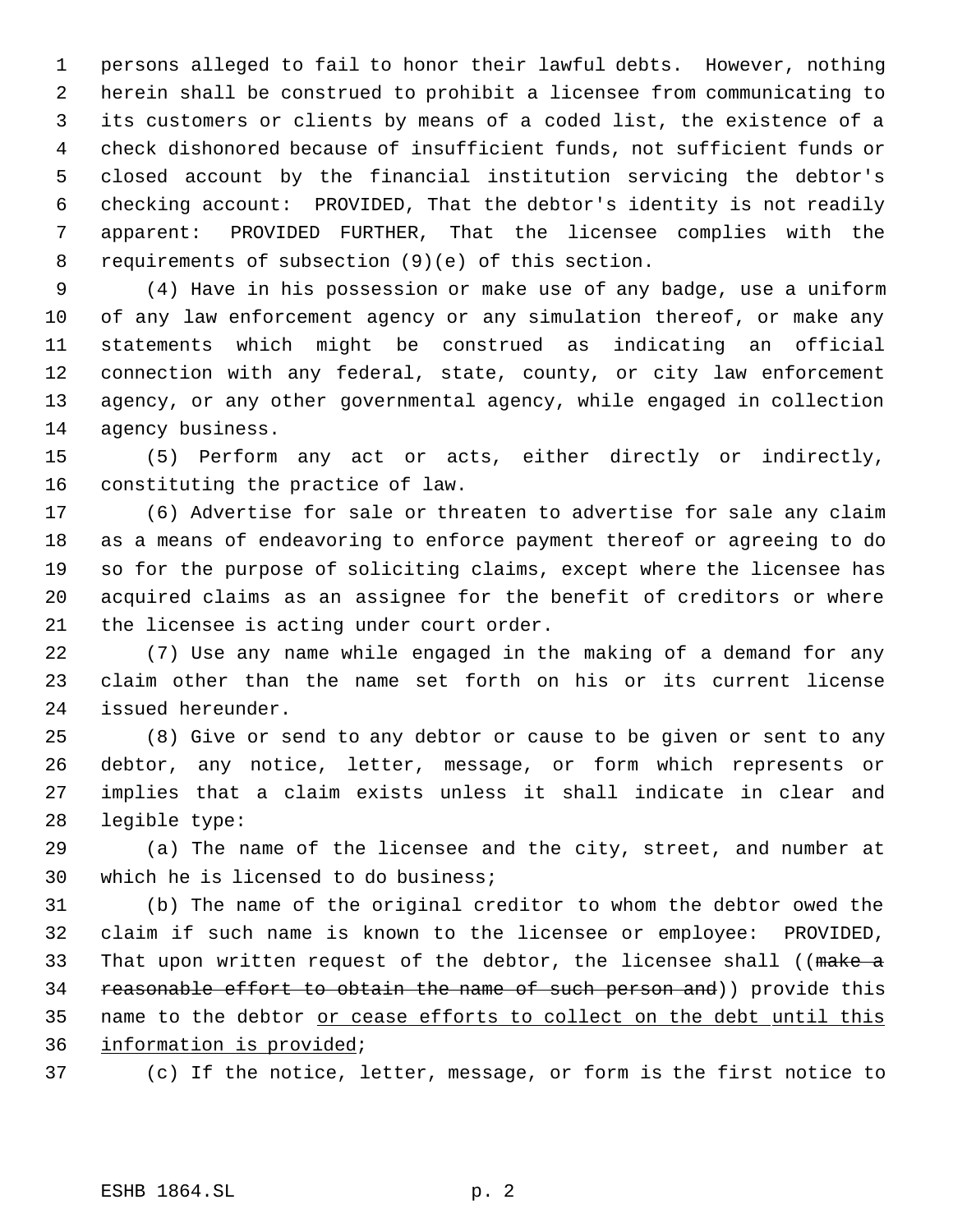the debtor or if the licensee is attempting to collect a different amount than indicated in his or its first notice to the debtor, an itemization of the claim asserted must be made including:

 (i) Amount owing on the original obligation at the time it was received by the licensee for collection or by assignment;

 (ii) Interest or service charge, collection costs, or late payment charges, if any, added to the original obligation by the original creditor, customer or assignor before it was received by the licensee for collection, if such information is known by the licensee or employee: PROVIDED, That upon written request of the debtor, the licensee shall make a reasonable effort to obtain information on such items and provide this information to the debtor;

 (iii) Interest or service charge, if any, added by the licensee or customer or assignor after the obligation was received by the licensee for collection;

 (iv) Collection costs, if any, that the licensee is attempting to collect;

 (v) Attorneys' fees, if any, that the licensee is attempting to collect on his or its behalf or on the behalf of a customer or 20 assignor; and

 (vi) Any other charge or fee that the licensee is attempting to collect on his or its own behalf or on the behalf of a customer or assignor;

24 (d) If the notice, letter, message, or form is the first notice to the debtor, an itemization of the claim asserted must be made including the following information:

27 (i) The original account number or redacted original account number assigned to the debt, if known to the licensee or employee: PROVIDED, 29 That upon written request of the debtor, the licensee must make a 30 reasonable effort to obtain this information or cease efforts to 31 collect on the debt until this information is provided; and

 (ii) The date of the last payment to the creditor on the subject debt by the debtor, if known to the licensee or employee: PROVIDED, 34 That upon written request of the debtor, the licensee must make a 35 reasonable effort to obtain this information or cease efforts to collect on the debt until this information is provided.

(9) Communicate or threaten to communicate, the existence of a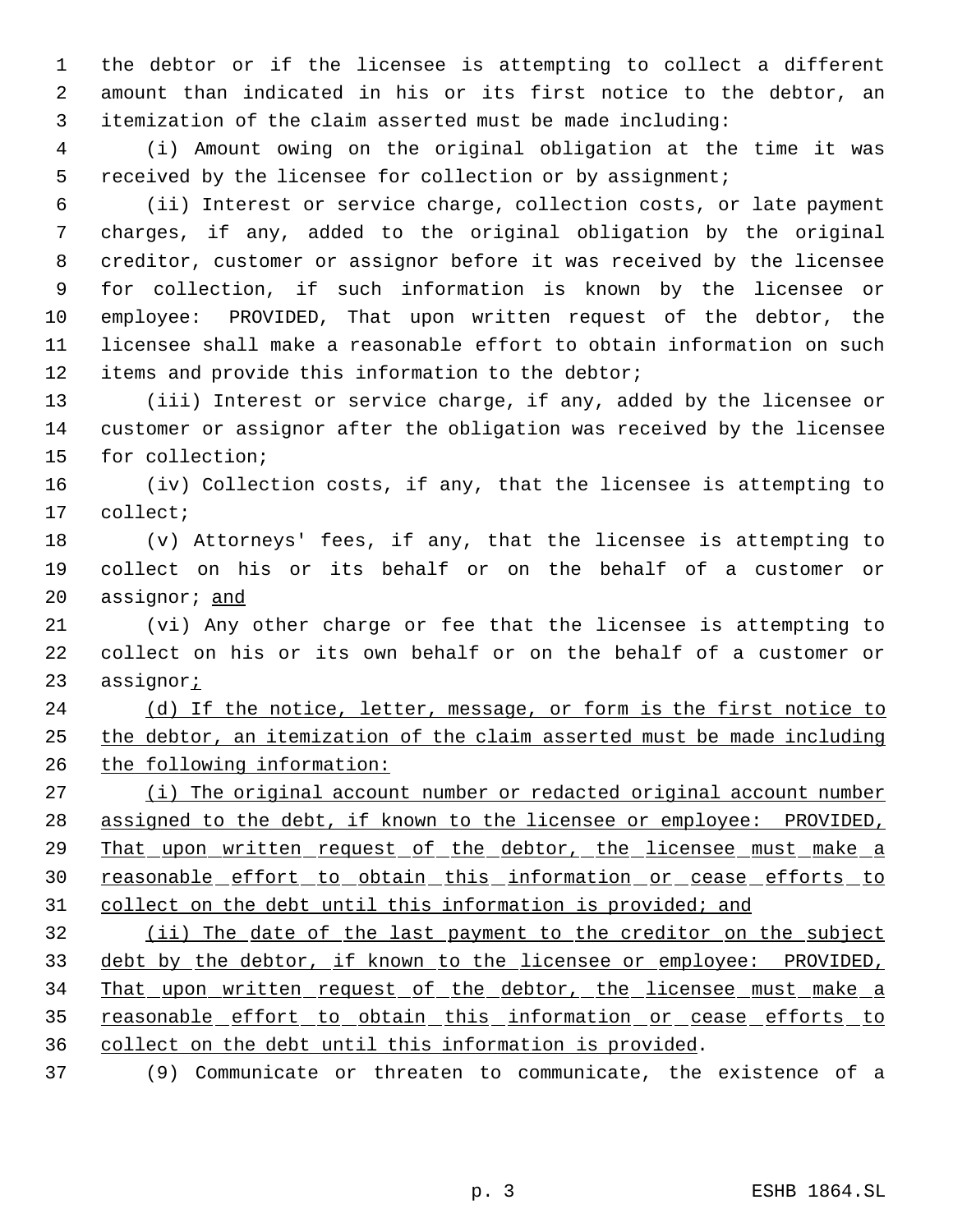claim to a person other than one who might be reasonably expected to be liable on the claim in any manner other than through proper legal action, process, or proceedings except under the following conditions:

 (a) A licensee or employee of a licensee may inform a credit reporting bureau of the existence of a claim: PROVIDED, That if the licensee or employee of a licensee reports a claim to a credit reporting bureau, the licensee shall upon receipt of written notice from the debtor that any part of the claim is disputed, forward a copy 9 of such written notice to the credit reporting bureau;

 (b) A licensee or employee in collecting or attempting to collect a claim may communicate the existence of a claim to a debtor's employer 12 if the claim has been reduced to a judgment;

 (c) A licensee or employee in collecting or attempting to collect a claim that has not been reduced to judgment, may communicate the existence of a claim to a debtor's employer if:

 (i) The licensee or employee has notified or attempted to notify the debtor in writing at his last known address or place of employment concerning the claim and the debtor after a reasonable time has failed to pay the claim or has failed to agree to make payments on the claim in a manner acceptable to the licensee, and

 (ii) The debtor has not in writing to the licensee disputed any part of the claim: PROVIDED, That the licensee or employee may only communicate the existence of a claim which has not been reduced to judgment to the debtor's employer once unless the debtor's employer has agreed to additional communications.

 (d) A licensee may for the purpose of locating the debtor or locating assets of the debtor communicate the existence of a claim to any person who might reasonably be expected to have knowledge of the whereabouts of a debtor or the location of assets of the debtor if the claim is reduced to judgment, or if not reduced to judgment, when:

 (i) The licensee or employee has notified or attempted to notify the debtor in writing at his last known address or last known place of employment concerning the claim and the debtor after a reasonable time has failed to pay the claim or has failed to agree to make payments on the claim in a manner acceptable to the licensee, and

(ii) The debtor has not in writing disputed any part of the claim.

(e) A licensee may communicate the existence of a claim to its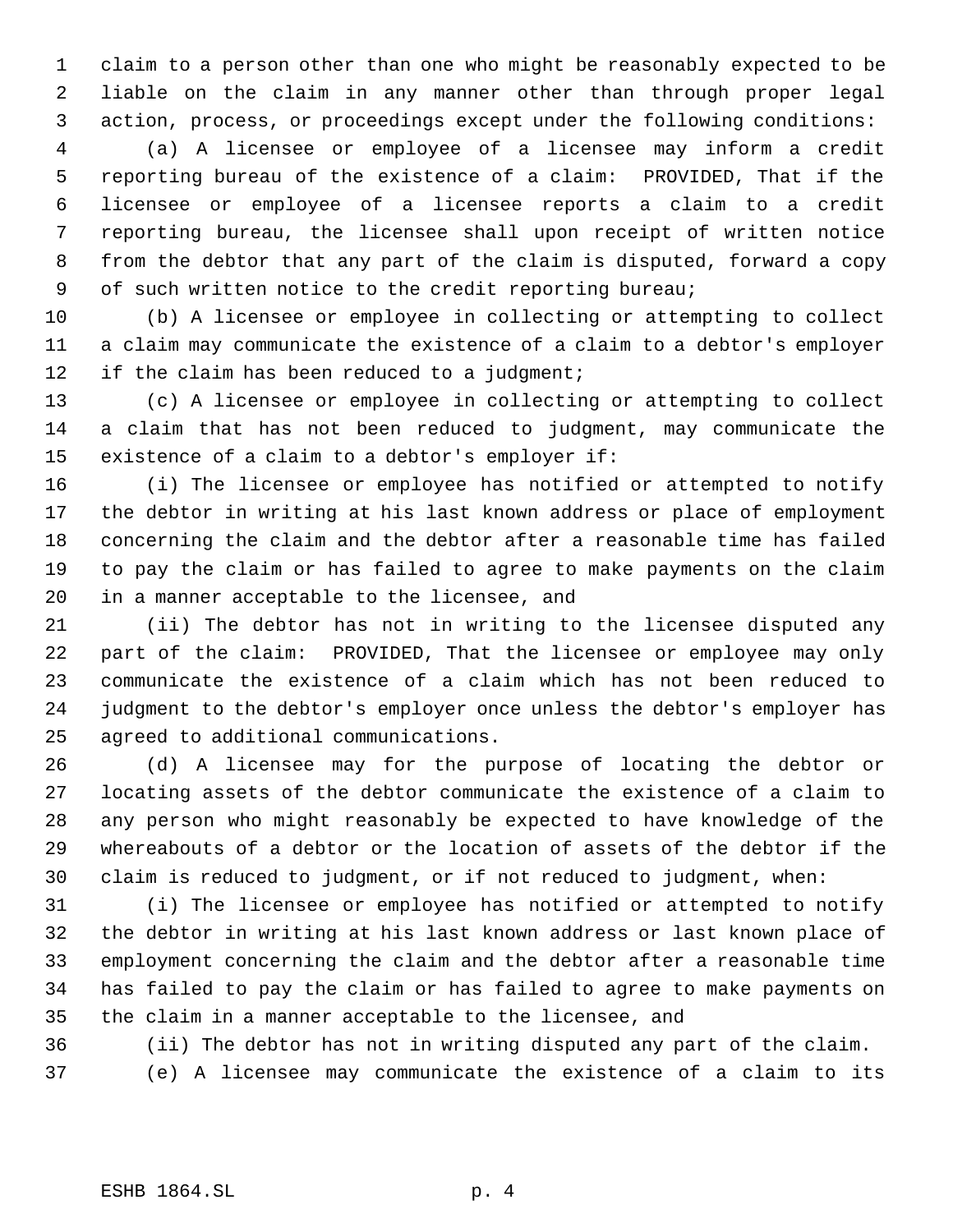customers or clients if the claim is reduced to judgment, or if not reduced to judgment, when:

 (i) The licensee has notified or attempted to notify the debtor in writing at his last known address or last known place of employment concerning the claim and the debtor after a reasonable time has failed to pay the claim or has failed to agree to make payments on the claim in a manner acceptable to the licensee, and

(ii) The debtor has not in writing disputed any part of the claim.

 (10) Threaten the debtor with impairment of his credit rating if a claim is not paid.

 (11) Communicate with the debtor after notification in writing from an attorney representing such debtor that all further communications relative to a claim should be addressed to the attorney: PROVIDED, That if a licensee requests in writing information from an attorney regarding such claim and the attorney does not respond within a reasonable time, the licensee may communicate directly with the debtor until he or it again receives notification in writing that an attorney is representing the debtor.

 (12) Communicate with a debtor or anyone else in such a manner as to harass, intimidate, threaten, or embarrass a debtor, including but not limited to communication at an unreasonable hour, with unreasonable frequency, by threats of force or violence, by threats of criminal prosecution, and by use of offensive language. A communication shall be presumed to have been made for the purposes of harassment if:

 (a) It is made with a debtor or spouse in any form, manner, or place, more than three times in a single week;

 (b) It is made with a debtor at his or her place of employment more than one time in a single week;

 (c) It is made with the debtor or spouse at his or her place of residence between the hours of 9:00 p.m. and 7:30 a.m.

 (13) Communicate with the debtor through use of forms or instruments that simulate the form or appearance of judicial process, the form or appearance of government documents, or the simulation of a form or appearance of a telegraphic or emergency message.

 (14) Communicate with the debtor and represent or imply that the existing obligation of the debtor may be or has been increased by the addition of attorney fees, investigation fees, service fees, or any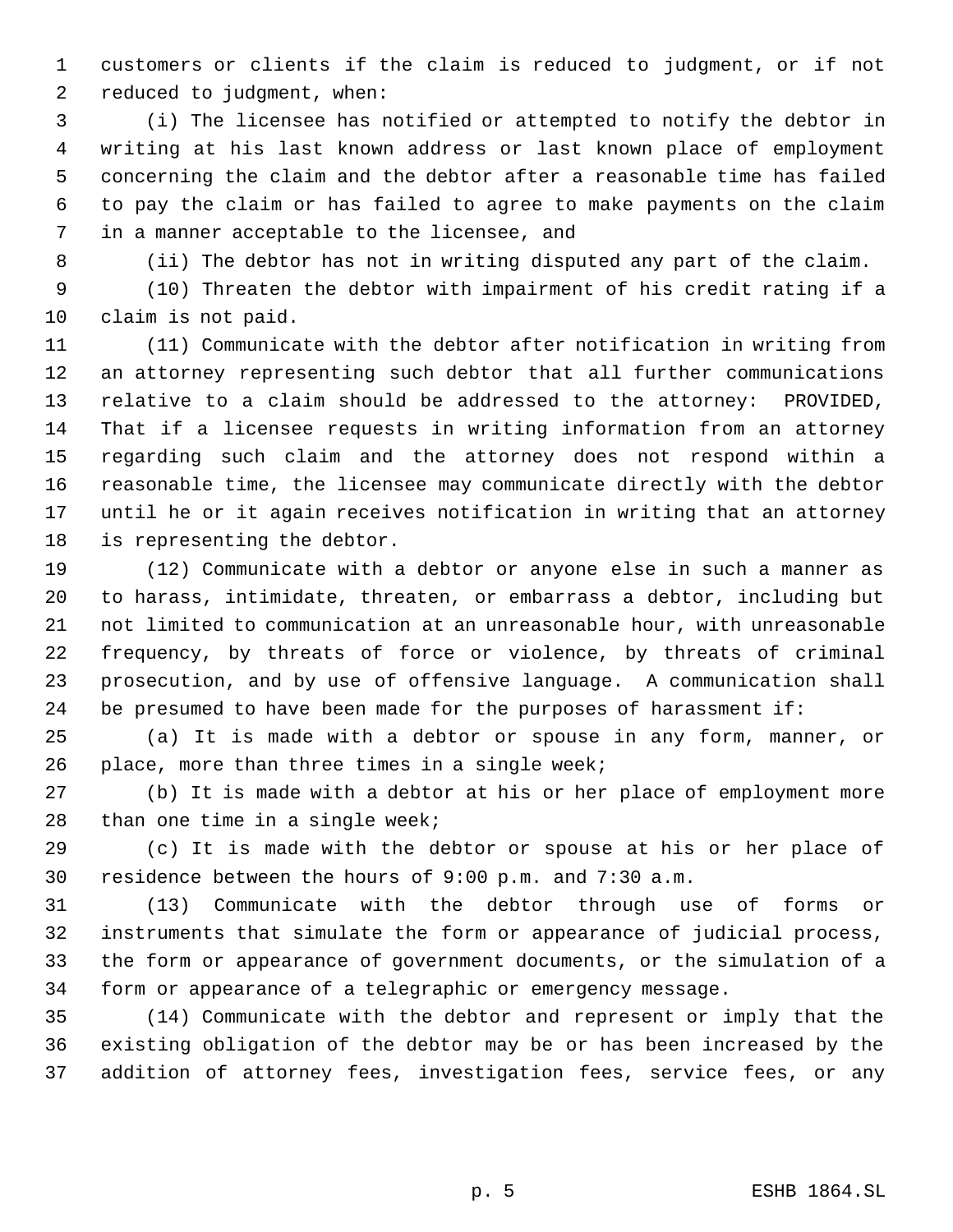other fees or charges when in fact such fees or charges may not legally be added to the existing obligation of such debtor.

 (15) Threaten to take any action against the debtor which the licensee cannot legally take at the time the threat is made.

 (16) Send any telegram or make any telephone calls to a debtor or concerning a debt or for the purpose of demanding payment of a claim or seeking information about a debtor, for which the charges are payable by the addressee or by the person to whom the call is made.

 (17) In any manner convey the impression that the licensee is vouched for, bonded to or by, or is an instrumentality of the state of Washington or any agency or department thereof.

 (18) Collect or attempt to collect in addition to the principal amount of a claim any sum other than allowable interest, collection costs or handling fees expressly authorized by statute, and, in the case of suit, attorney's fees and taxable court costs. A licensee may collect or attempt to collect collection costs and fees, including contingent collection fees, as authorized by a written agreement or contract, between the licensee's client and the debtor, in the collection of a commercial claim. The amount charged to the debtor for collection services shall not exceed thirty-five percent of the commercial claim.

 (19) Procure from a debtor or collect or attempt to collect on any written note, contract, stipulation, promise or acknowledgment under which a debtor may be required to pay any sum other than principal, allowable interest, except as noted in subsection (18) of this section, and, in the case of suit, attorney's fees and taxable court costs.

 (20) Upon notification by a debtor that the debtor disputes all debts arising from a series of dishonored checks, automated clearinghouse transactions on a demand deposit account, or other preprinted written instruments, initiate oral contact with a debtor more than one time in an attempt to collect from the debtor debts arising from the identified series of dishonored checks, automated clearinghouse transactions on a demand deposit account, or other preprinted written instruments when: (a) Within the previous one hundred eighty days, in response to the licensee's attempt to collect the initial debt assigned to the licensee and arising from the identified series of dishonored checks, automated clearinghouse transactions on a demand deposit account, or other preprinted written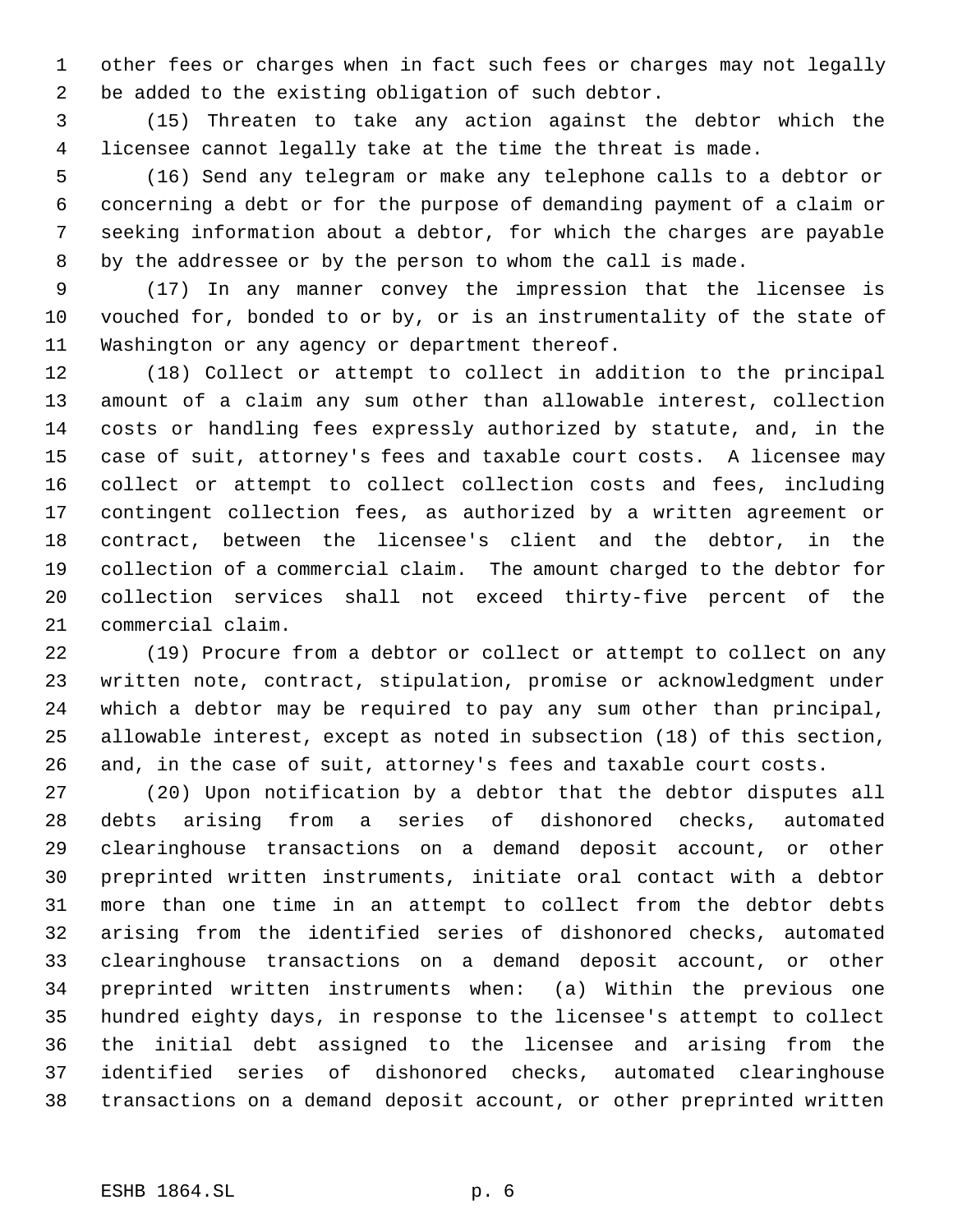instruments, the debtor in writing notified the licensee that the debtor's checkbook or other series of preprinted written instruments was stolen or fraudulently created; (b) the licensee has received from the debtor a certified copy of a police report referencing the theft or fraudulent creation of the checkbook, automated clearinghouse transactions on a demand deposit account, or series of preprinted written instruments; (c) in the written notification to the licensee or in the police report, the debtor identified the financial institution where the account was maintained, the account number, the magnetic ink character recognition number, the full bank routing and transit number, and the check numbers of the stolen checks, automated clearinghouse transactions on a demand deposit account, or other preprinted written instruments, which check numbers included the number of the check that is the subject of the licensee's collection efforts; (d) the debtor provides, or within the previous one hundred eighty days provided, to the licensee a legible copy of a government-issued photo identification, which contains the debtor's signature and which was issued prior to the date of the theft or fraud identified in the police report; and (e) the debtor advised the licensee that the subject debt is disputed because the identified check, automated clearinghouse transaction on a demand deposit account, or other preprinted written instrument underlying the debt is a stolen or fraudulently created check or instrument.

 The licensee is not in violation of this subsection if the licensee initiates oral contact with the debtor more than one time in an attempt to collect debts arising from the identified series of dishonored checks, automated clearinghouse transactions on a demand deposit account, or other preprinted written instruments when: (i) The licensee acted in good faith and relied on their established practices and procedures for batching, recording, or packeting debtor accounts, and the licensee inadvertently initiates oral contact with the debtor in an attempt to collect debts in the identified series subsequent to the initial debt assigned to the licensee; (ii) the licensee is following up on collection of a debt assigned to the licensee, and the debtor has previously requested more information from the licensee regarding the subject debt; (iii) the debtor has notified the licensee that the debtor disputes only some, but not all the debts arising from the identified series of dishonored checks, automated clearinghouse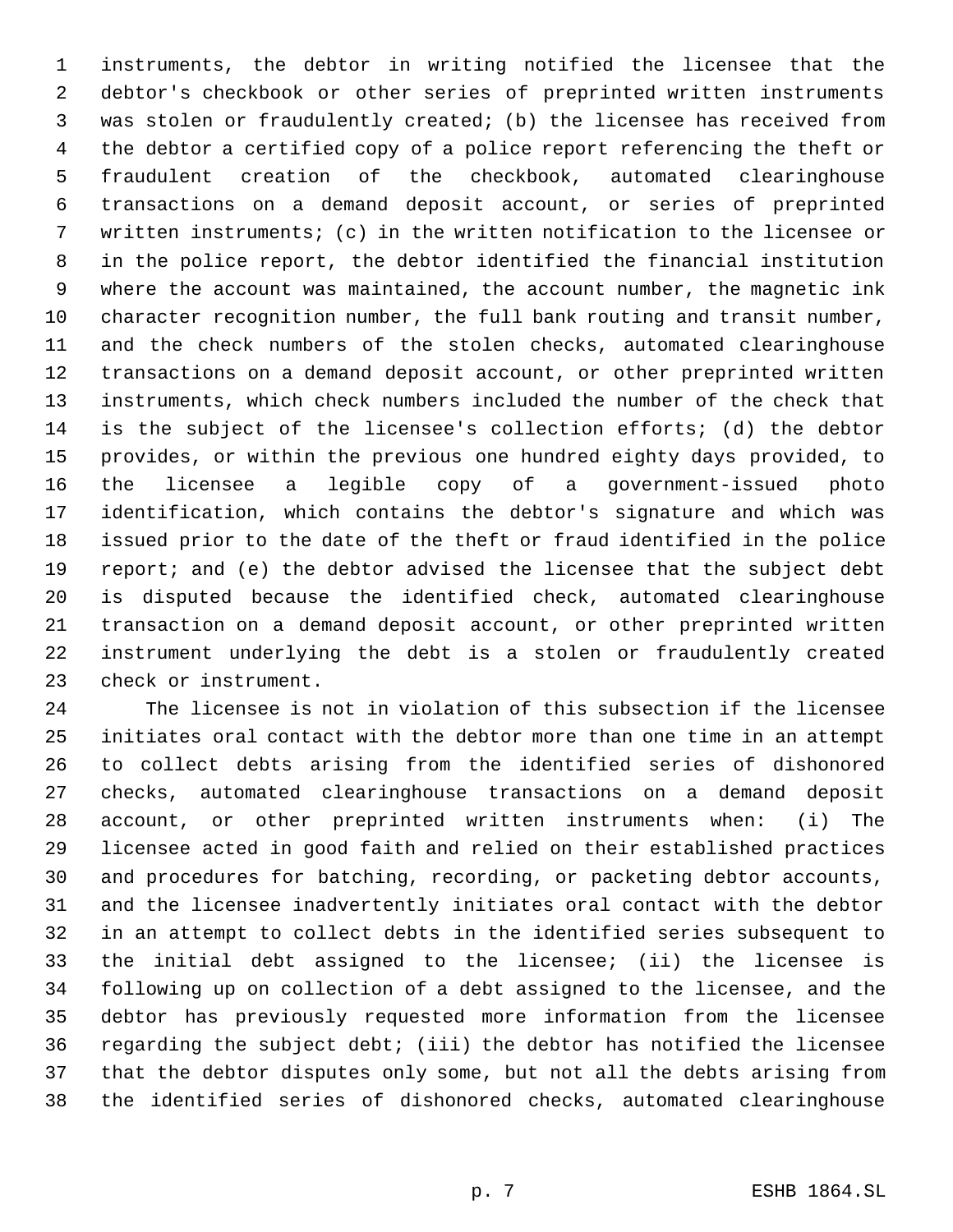transactions on a demand deposit account, or other preprinted written instruments, in which case the licensee shall be allowed to initiate oral contact with the debtor one time for each debt arising from the series of identified checks, automated clearinghouse transactions on a demand deposit account, or written instruments and initiate additional oral contact for those debts that the debtor acknowledges do not arise from stolen or fraudulently created checks or written instruments; (iv) the oral contact is in the context of a judicial, administrative, arbitration, mediation, or similar proceeding; or (v) the oral contact is made for the purpose of investigating, confirming, or authenticating the information received from the debtor, to provide additional information to the debtor, or to request additional information from the debtor needed by the licensee to accurately record the debtor's information in the licensee's records.

 (21) Submit an affidavit or other request pursuant to chapter 6.32 16 RCW asking a superior or district court to transfer a bond posted by a 17 debtor subject to a money judgment to the licensee, when the debtor has appeared as required.

 **Sec. 2.** RCW 6.15.010 and 2005 c 272 s 6 are each amended to read as follows:

 (1) Except as provided in RCW 6.15.050, the following personal 22 property ((shall-be)) is exempt from execution, attachment, and garnishment:

24 ( $(\overline{+1})$ ) (a) All wearing apparel of every individual and family, but 25 not to exceed ((one)) three thousand five hundred dollars in value in furs, jewelry, and personal ornaments for any individual.

 ( $(\frac{2}{2})$ ) (b) All private libraries including electronic media, which includes audio-visual, entertainment, or reference media in digital or 29 analogue format, of every individual, but not to exceed ((fifteen 30 hundred)) three thousand five hundred dollars in value, and all family pictures and keepsakes.

32  $((+3))$   $(c)$  To each individual or, as to community property of spouses maintaining a single household as against a creditor of the community, to the community:

35  $((+a))$  (i) The individual's or community's household goods, appliances, furniture, and home and yard equipment, not to exceed 37 (( $t$ wo)) six thousand (( $s$ even)) five hundred dollars in value for the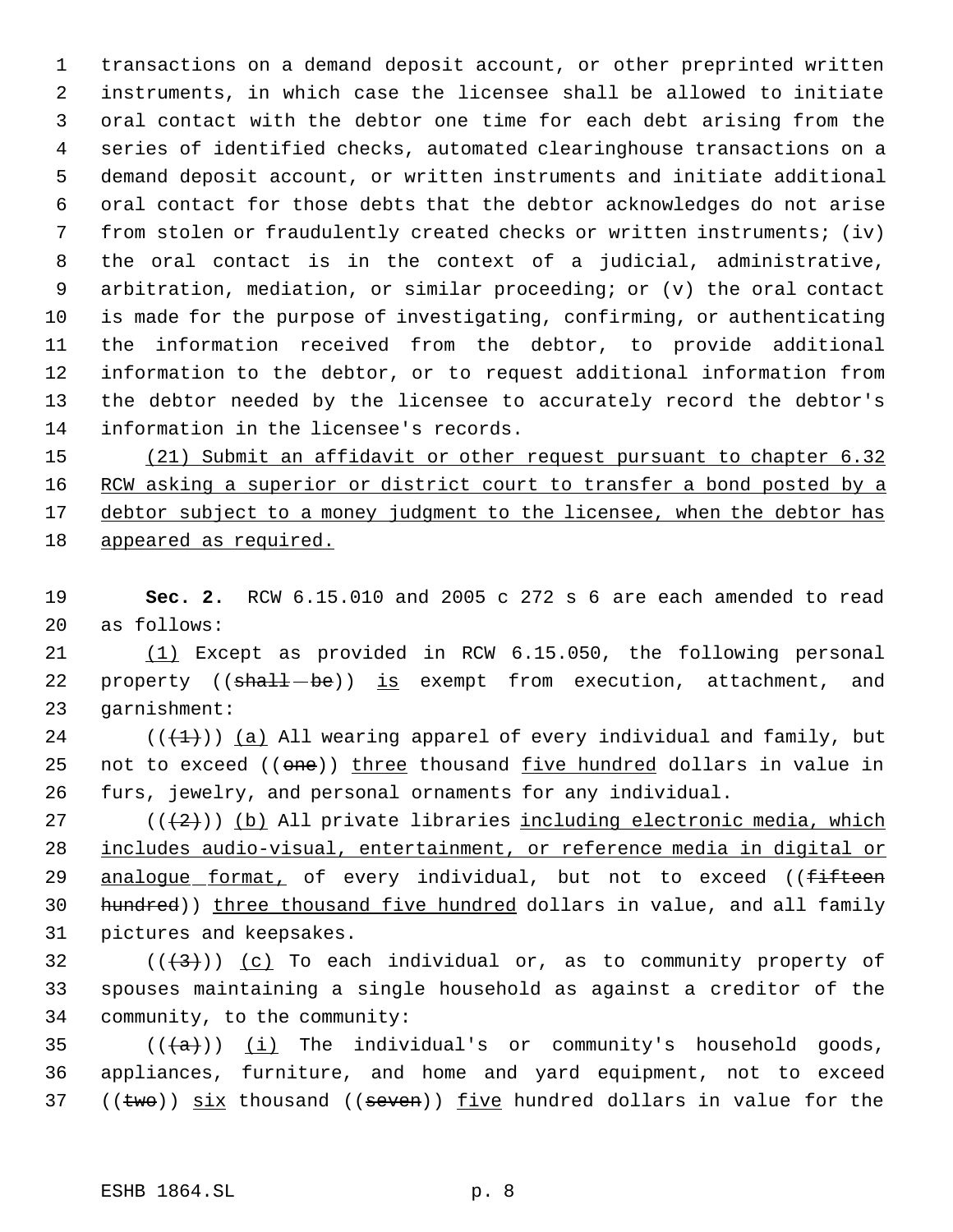1 individual or (( $five$ )) thirteen thousand (( $four$  hundred)) dollars for the community, no single item to exceed seven hundred fifty dollars, said amount to include provisions and fuel for the comfortable maintenance of the individual or community;

 $5$  (( $\left(\frac{1}{b}\right)$ ) (ii) Other personal property, except personal earnings as 6 provided under RCW  $6.15.050(1)$ , not to exceed  $((\text{two}))$  three thousand 7 dollars in value, of which not more than ((two hundred)) one thousand 8 five hundred dollars in value may consist of cash, and of which not 9 more than ((two hundred dollars in value may consist of)):

10 (A) Until January 1, 2018:

11 (I) For debts owed to state agencies, two hundred dollars in value 12 may consist of bank accounts, savings and loan accounts, stocks, bonds, 13 or other securities. The maximum exemption under (c)(ii)(A) of this 14 subsection may not exceed two hundred dollars, regardless of the number 15 of existing separate bank accounts, savings and loan accounts, stocks, 16 bonds, or other securities.

 (II) For all other debts, five hundred dollars in value may consist 18 of bank accounts, savings and loan accounts, stocks, bonds, or other securities. The maximum exemption under (c)(ii)(B) of this subsection 20 may not exceed five hundred dollars, regardless of the number of existing separate bank accounts, savings and loan accounts, stocks, bonds, or other securities.

23 (B) After January 1, 2018: For all debts, five hundred dollars in 24 value may consist of bank accounts, savings and loan accounts, stocks, 25 bonds, or other securities. The maximum exemption under this 26 subsection (1)(c)(ii)(B) may not exceed five hundred dollars, 27 regardless of the number of existing separate bank accounts, savings 28 and loan accounts, stocks, bonds, or other securities;

29 ( $(\langle e \rangle)$ ) (iii) For an individual, a motor vehicle used for personal 30 transportation, not to exceed  $((\text{two})$ ) three thousand  $((\text{five}))$  two 31 hundred fifty dollars or for a community two motor vehicles used for 32 personal transportation, not to exceed  $(\text{five})$  six thousand five 33 hundred dollars in aggregate value;

34 ( $(\langle d \rangle)$ ) (iv) Any past due, current, or future child support paid or 35 owed to the debtor, which can be traced;

36  $((\text{+e})^2)$  (v) All professionally prescribed health aids for the 37 debtor or a dependent of the debtor; and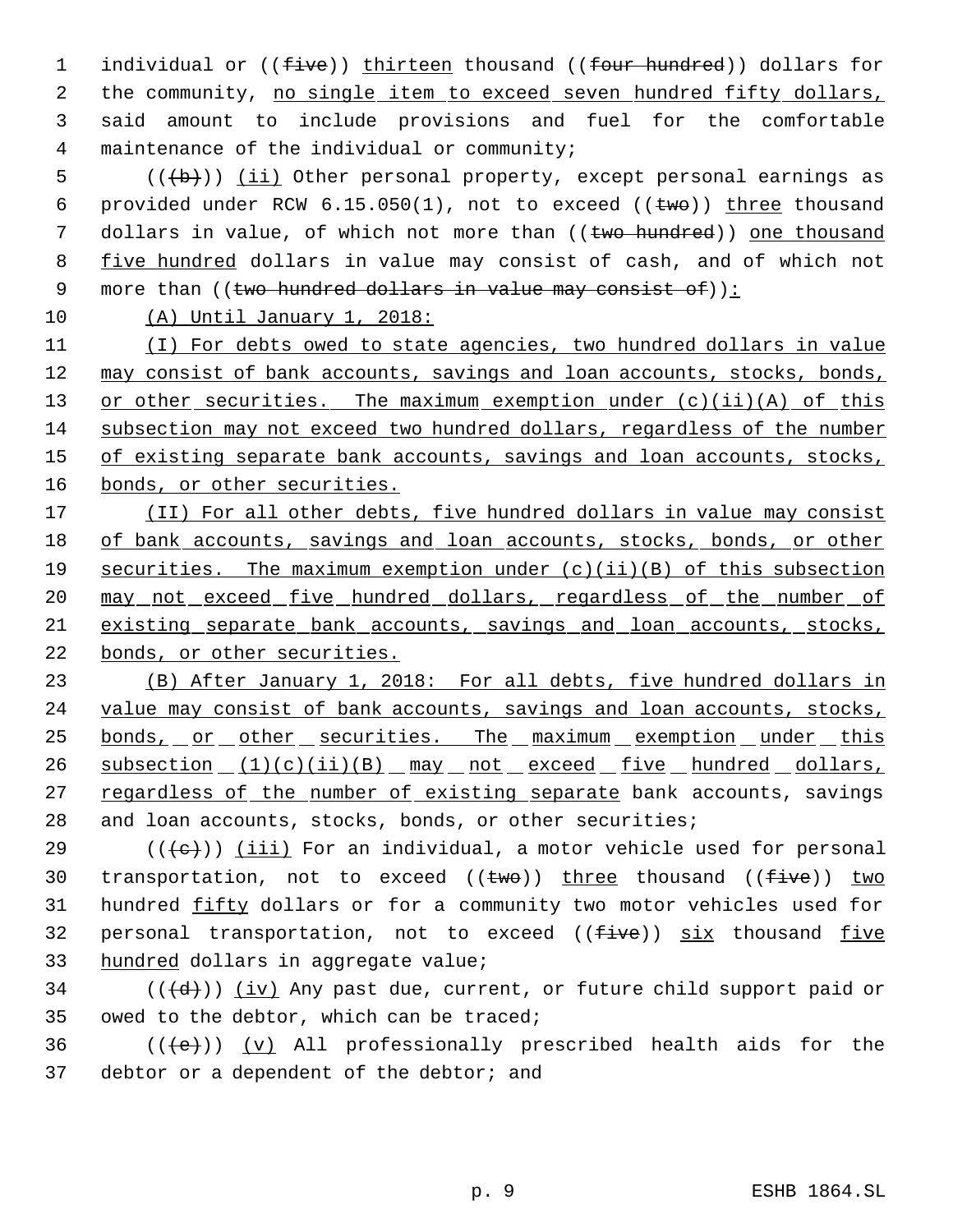$((\text{#}))$   $(yi)$  To any individual, the right to or proceeds of a 2 payment not to exceed ((sixteen)) twenty thousand ((one hundred fifty)) dollars on account of personal bodily injury, not including pain and suffering or compensation for actual pecuniary loss, of the debtor or an individual of whom the debtor is a dependent; or the right to or proceeds of a payment in compensation of loss of future earnings of the debtor or an individual of whom the debtor is or was a dependent, to the extent reasonably necessary for the support of the debtor and any dependent of the debtor. The exemption under this subsection  $((+3)+(f))$   $(1)(c)(vi)$  does not apply to the right of the state of Washington, or any agent or assignee of the state, as a lienholder or subrogee under RCW 43.20B.060.

13  $((+4))$   $(d)$  To each qualified individual, one of the following exemptions:

15  $((+a))$   $(i)$  To a farmer, farm trucks, farm stock, farm tools, farm 16 equipment, supplies and seed, not to exceed ((five)) ten thousand dollars in value;

18  $((+b))$   $(i)$  To a physician, surgeon, attorney, clergyman, or other professional person, the individual's library, office furniture, office 20 equipment and supplies, not to exceed ( $(f\text{-}ive)$ ) ten thousand dollars in value;

 $((\{e\})$  (iii) To any other individual, the tools and instruments and materials used to carry on his or her trade for the support of 24 himself or herself or family, not to exceed ((five)) ten thousand dollars in value.

 (e) Tuition units, under chapter 28B.95 RCW, purchased more than 27 two years prior to the date of a bankruptcy filing or court judgment, 28 and contributions to any other qualified tuition program under 26 U.S.C. Sec. 529 of the internal revenue code of 1986, as amended, and to a Coverdell education savings account, also known as an education individual retirement account, under 26 U.S.C. Sec. 530 of the internal revenue code of 1986, as amended, contributed more than two years prior to the date of a bankruptcy filing or court judgment.

 (2) For purposes of this section, "value" means the reasonable market value of the debtor's interest in an article or item at the time it is selected for exemption, exclusive of all liens and encumbrances thereon.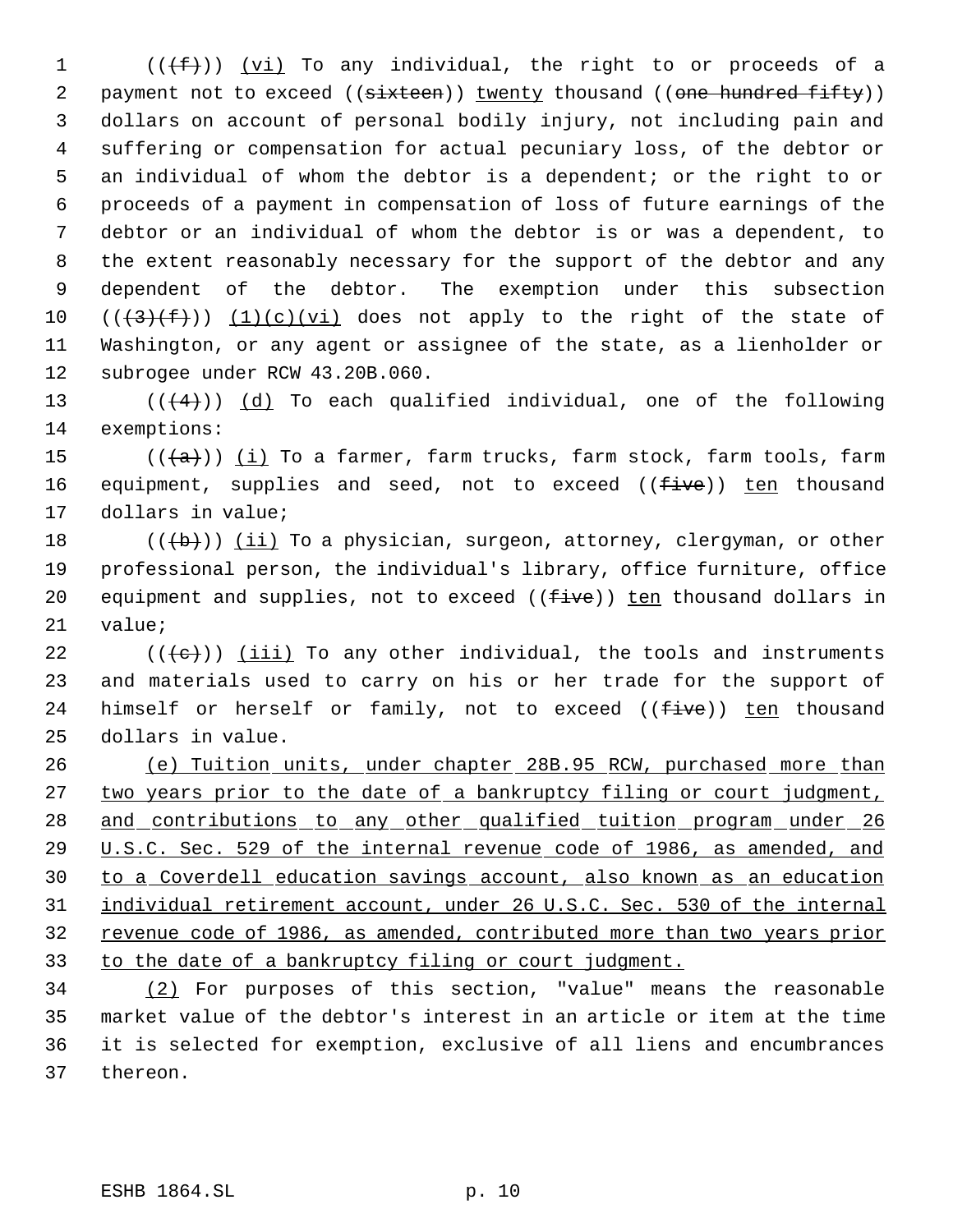1 (( $(5)$  Tuition units, under chapter 28B.95 RCW, purchased more than 2 two years prior to the date of a bankruptcy filing or court judgment.))

 **Sec. 3.** RCW 6.15.020 and 2007 c 492 s 1 are each amended to read as follows:

 (1) It is the policy of the state of Washington to ensure the well- being of its citizens by protecting retirement income to which they are or may become entitled. For that purpose generally and pursuant to the authority granted to the state of Washington under 11 U.S.C. Sec. 522(b)(2), the exemptions in this section relating to retirement benefits are provided.

 (2) Unless otherwise provided by federal law, any money received by any citizen of the state of Washington as a pension from the government of the United States, whether the same be in the actual possession of such person or be deposited or loaned, shall be exempt from execution, attachment, garnishment, or seizure by or under any legal process whatever, and when a debtor dies, or absconds, and leaves his or her family any money exempted by this subsection, the same shall be exempt to the family as provided in this subsection. This subsection shall not apply to child support collection actions issued under chapter 26.18, 26.23, or 74.20A RCW, if otherwise permitted by federal law.

 (3) The right of a person to a pension, annuity, or retirement allowance or disability allowance, or death benefits, or any optional benefit, or any other right accrued or accruing to any citizen of the state of Washington under any employee benefit plan, and any fund created by such a plan or arrangement, shall be exempt from execution, attachment, garnishment, or seizure by or under any legal process whatever. This subsection shall not apply to child support collection actions issued under chapter 26.18, 26.23, or 74.20A RCW if otherwise permitted by federal law. This subsection shall permit benefits under any such plan or arrangement to be payable to a spouse, former spouse, child, or other dependent of a participant in such plan to the extent expressly provided for in a qualified domestic relations order that meets the requirements for such orders under the plan, or, in the case 34 of benefits payable under a plan described in ((sections)) 26 U.S.C. Sec. 403(b) or 408 of the internal revenue code of 1986, as amended, or section 409 of such code as in effect before January 1, 1984, to the extent provided in any order issued by a court of competent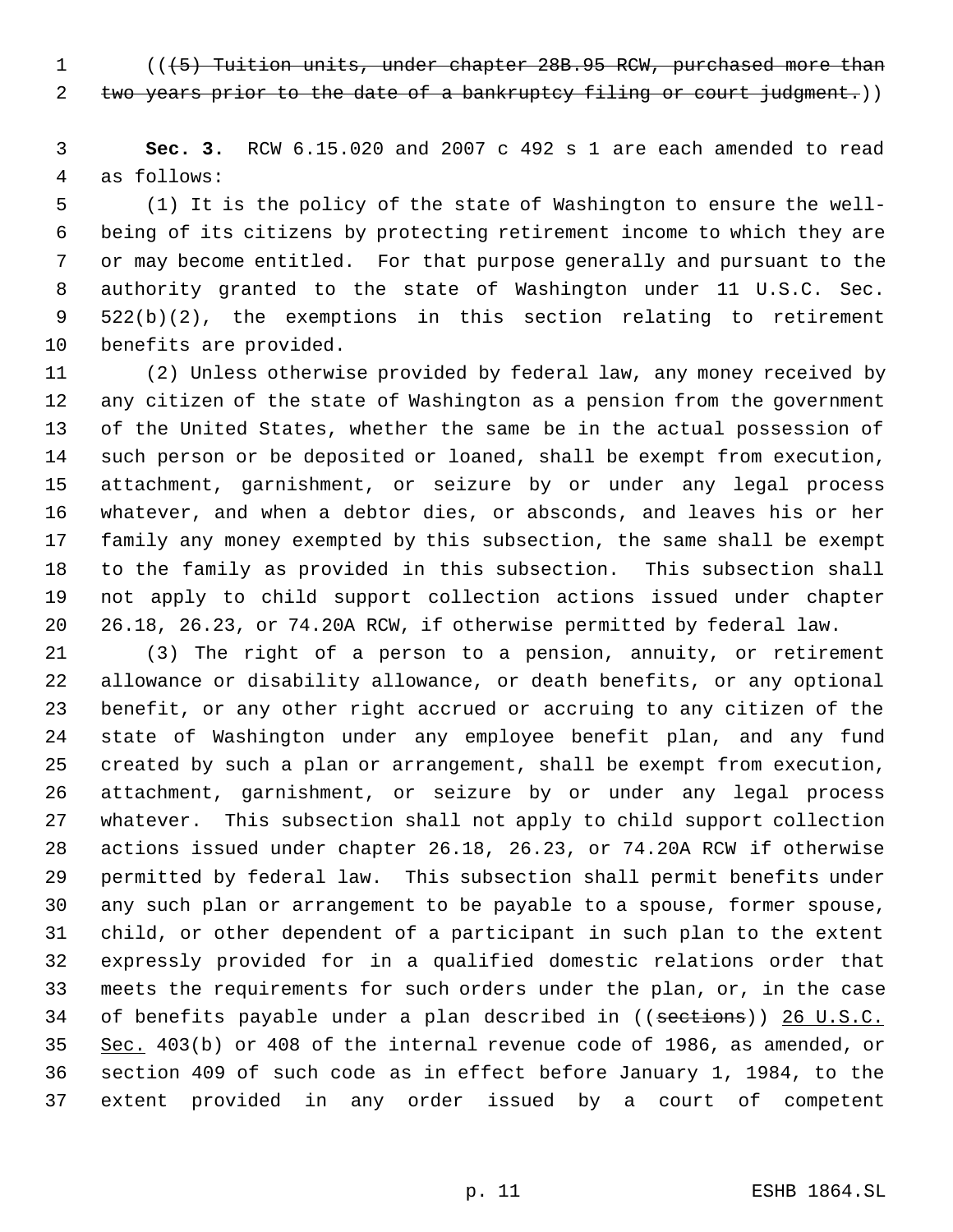jurisdiction that provides for maintenance or support. This subsection 2 ((shall)) does not prohibit actions against an employee benefit plan, or fund for valid obligations incurred by the plan or fund for the benefit of the plan or fund.

 (4) For the purposes of this section, the term "employee benefit plan" means any plan or arrangement that is described in RCW 49.64.020, including any Keogh plan, whether funded by a trust or by an annuity 8 contract, and in ((sections)) 26 U.S.C. Sec. 401(a) or 403(a) of the internal revenue code of 1986, as amended; or that is a tax-sheltered annuity or a custodial account described in section 403(b) of such code or an individual retirement account or an individual retirement annuity described in section 408 of such code; or a Roth individual retirement account described in section 408A of such code; or a medical savings 14 account or a health savings account described in sections 220 and 223, 15 respectively, of such code; ((or-an-education-individual-retirement 16 account described in section 530 of such code; ) or a retirement bond described in section 409 of such code as in effect before January 1, 18 1984. ((The -term - "employee - benefit - plan" - also - means - any - rights 19 accruing on account of money paid currently or in advance for purchase of tuition units under the advanced college tuition payment program in 21 chapter-28B.95-RCW.)) The term "employee benefit plan" shall not include any employee benefit plan that is established or maintained for its employees by the government of the United States, by the state of Washington under chapter 2.10, 2.12, 41.26, 41.32, 41.34, 41.35, 41.37, 41.40, or 43.43 RCW or RCW 41.50.770, or by any agency or instrumentality of the government of the United States.

 (5) An employee benefit plan shall be deemed to be a spendthrift trust, regardless of the source of funds, the relationship between the trustee or custodian of the plan and the beneficiary, or the ability of the debtor to withdraw or borrow or otherwise become entitled to benefits from the plan before retirement. This subsection shall not apply to child support collection actions issued under chapter 26.18, 26.23, or 74.20A RCW, if otherwise permitted by federal law. This subsection shall permit benefits under any such plan or arrangement to be payable to a spouse, former spouse, child, or other dependent of a participant in such plan to the extent expressly provided for in a qualified domestic relations order that meets the requirements for such orders under the plan, or, in the case of benefits payable under a plan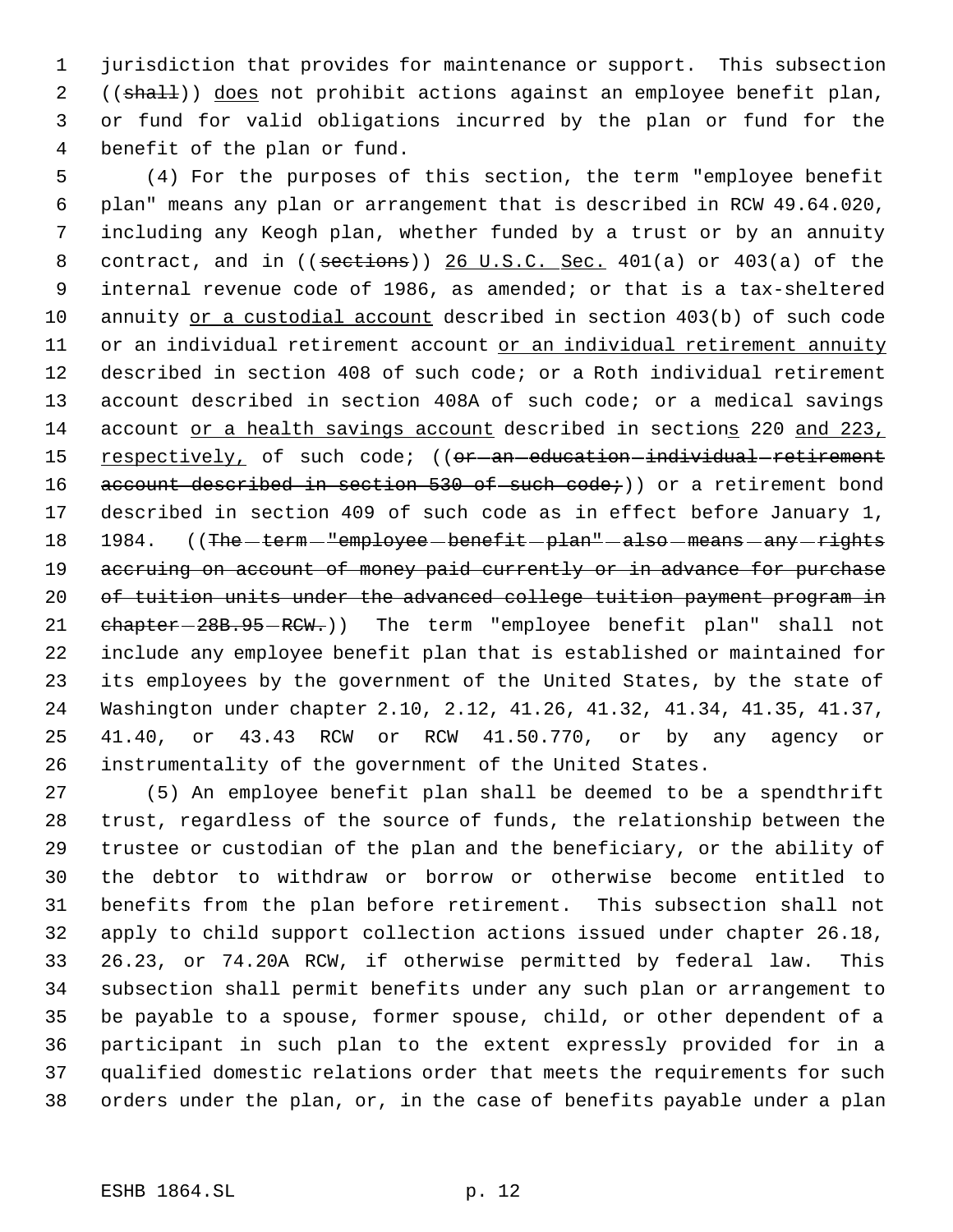described in ((sections)) 26 U.S.C. Sec. 403(b) or 408 of the internal revenue code of 1986, as amended, or section 409 of such code as in effect before January 1, 1984, to the extent provided in any order issued by a court of competent jurisdiction that provides for maintenance or support.

 6 (6) Unless ((contrary to applicable)) prohibited by federal law, 7 nothing contained in subsection (3), (4), or (5) of this section shall 8 be construed as a termination or limitation of a spouse's community 9 property interest in an ((individual-retirement-account)) employee 10 benefit plan held in the name of or on account of the other spouse, who 11 is the participant or the account holder spouse. Unless prohibited by 12 applicable federal law, at the death of the nonparticipant, nonaccount 13 holder spouse, the nonparticipant, nonaccount holder spouse may 14 transfer or distribute the community property interest of the 15 nonparticipant, nonaccount holder spouse in the participant or account 16 holder spouse's ((individual retirement account)) employee benefit plan 17 to the nonparticipant, nonaccount holder spouse's estate, testamentary 18 trust, inter vivos trust, or other successor or successors pursuant to 19 the last will of the nonparticipant, nonaccount holder spouse or the 20 law of intestate succession, and that distributee may, but shall not be 21 required to, obtain an order of a court of competent jurisdiction, 22 including a nonjudicial ((dispute-resolution)) binding agreement or 23 ((other)) order entered under chapter 11.96A RCW, to confirm the 24 distribution. For purposes of subsection (3) of this section, the 25 distributee of the nonparticipant, nonaccount holder spouse's community 26 property interest in an ((individual-retirement-account)) employee 27 benefit plan shall be considered a person entitled to the full 28 protection of subsection (3) of this section. The nonparticipant, 29 nonaccount holder spouse's consent to a beneficiary designation by the 30 participant or account holder spouse with respect to an ((individual 31 retirement account)) employee benefit plan shall not, absent clear and 32 convincing evidence to the contrary, be deemed a release, gift, 33 relinquishment, termination, limitation, or transfer of the 34 nonparticipant, nonaccount holder spouse's community property interest 35 in an ((individual-retirement-account)) employee benefit plan. For 36 purposes of this subsection, the term "nonparticipant, nonaccount 37 holder spouse" means the spouse of the person who is a participant in 38 an employee benefit plan or in whose name ((the)) an individual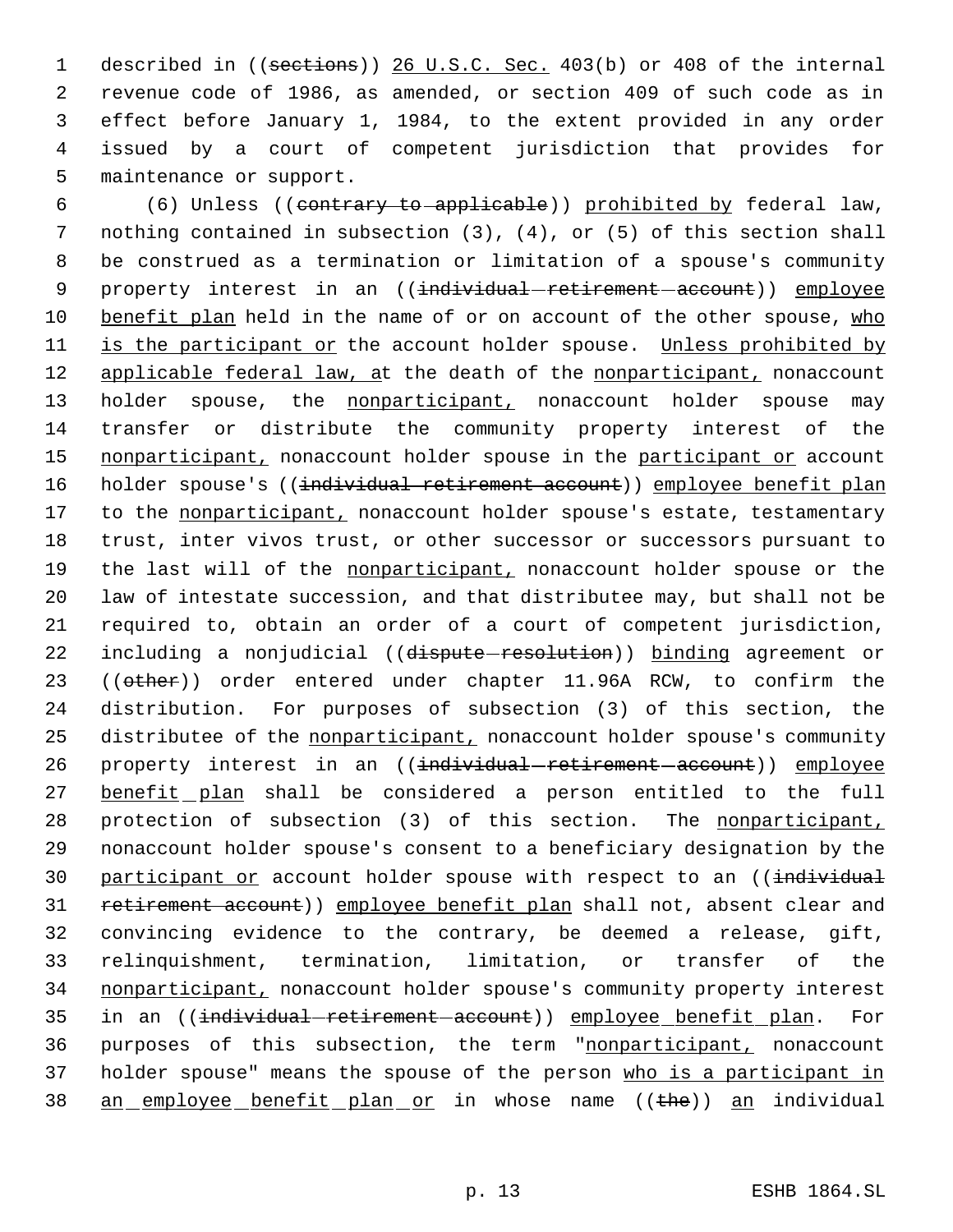1 retirement account is maintained. ((The term "individual retirement account" includes an individual retirement account and an individual retirement annuity both as described in section 408 of the internal revenue code of 1986, as amended, a Roth individual retirement account as described in section 408A of the internal revenue code of 1986, as amended, and an individual retirement bond as described in section 409 of the internal revenue code as in effect before January 1, 1984.)) As used in this subsection, an order of a court of competent jurisdiction 9 entered under chapter 11.96A RCW includes an agreement, as that term is used under RCW 11.96A.220.

 **Sec. 4.** RCW 48.18.430 and 2005 c 223 s 10 are each amended to read as follows:

 (1) The benefits, rights, privileges, and options under any annuity contract that are due the annuitant who paid the consideration for the annuity contract are not subject to execution and the annuitant may not be compelled to exercise those rights, powers, or options, and creditors are not allowed to interfere with or terminate the contract, except:

 (a) As to amounts paid for or as premium on an annuity with intent to defraud creditors, with interest thereon, and of which the creditor has given the insurer written notice at its home office prior to making the payments to the annuitant out of which the creditor seeks to recover. The notice must specify the amount claimed or the facts that will enable the insurer to determine the amount, and must set forth the facts that will enable the insurer to determine the insurance or annuity contract, the person insured or annuitant and the payments sought to be avoided on the basis of fraud.

 (b) The total exemption of benefits presently due and payable to an annuitant periodically or at stated times under all annuity contracts 30 may not at any time exceed  $((two))$  three thousand  $((five-hundred))$  dollars per month for the length of time represented by the 32 installments, and a periodic payment in excess of  $((\text{two}))$  three 33 thousand ((five hundred)) dollars per month is subject to garnishee execution to the same extent as are wages and salaries.

 (c) If the total benefits presently due and payable to an annuitant under all annuity contracts at any time exceeds payment at the rate of 37 (( $\epsilon$ wo)) three thousand (( $\epsilon$ ive hundred)) dollars per month, then the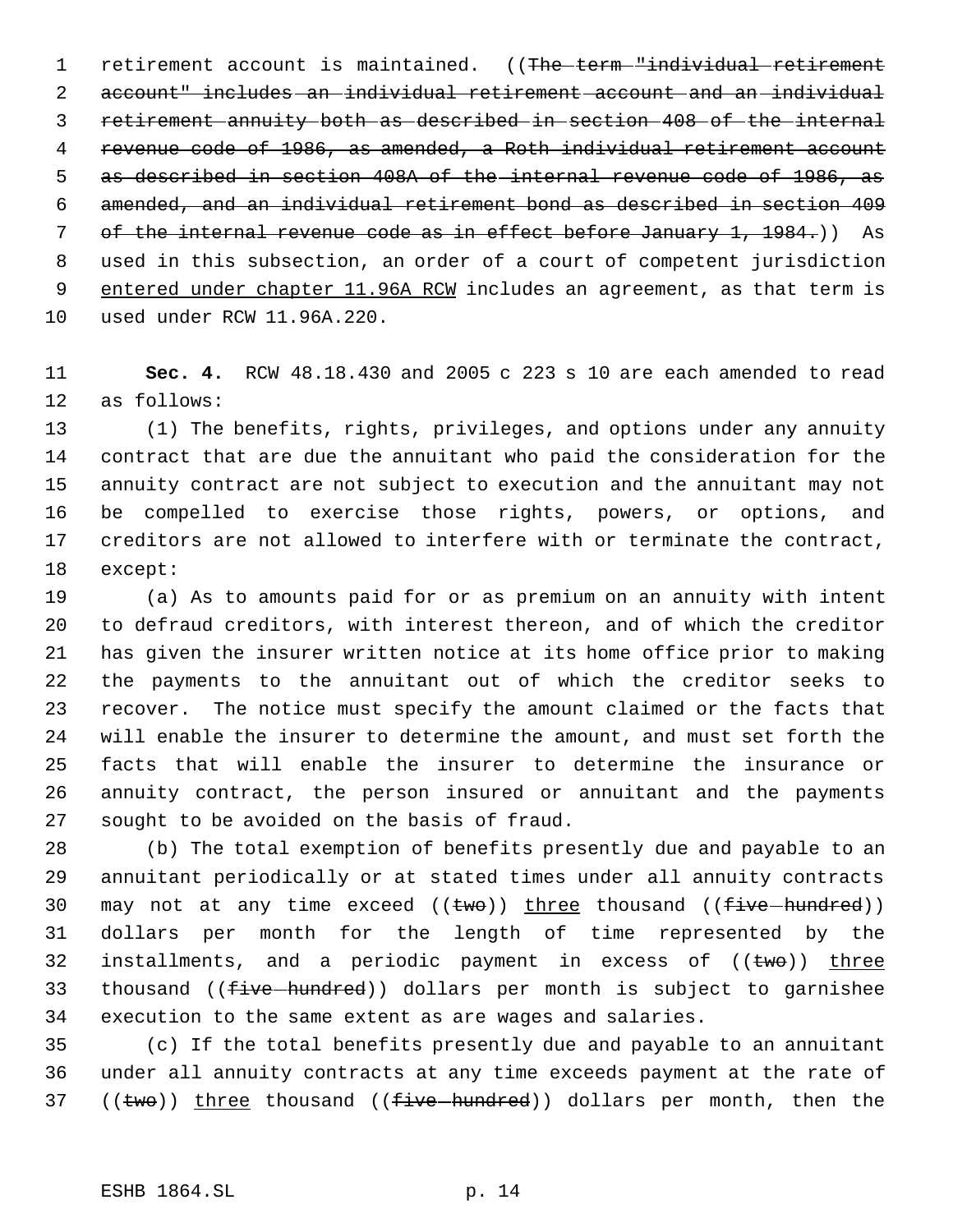court may order the annuitant to pay to a judgment creditor or apply on the judgment, in installments, the portion of the excess benefits that the court determines to be just and proper, after due regard for the reasonable requirements of the judgment debtor and the judgment debtor's dependent family, as well as any payments required to be made by the annuitant to other creditors under prior court orders.

 (2) The benefits, rights, privileges, or options accruing under an annuity contract to a beneficiary or assignee are not transferable or subject to commutation, and if the benefits are payable periodically or at stated times, the same exemptions and exceptions contained in this section for the annuitant apply to the beneficiary or assignee.

 (3) An annuity contract within the meaning of this section is any obligation to pay certain sums at stated times, during life or lives, or for a specified term or terms, issued for a valuable consideration, regardless of whether or not the sums are payable to one or more persons, jointly or otherwise, but does not include payments under life insurance contracts at stated times during life or lives, or for a specified term or terms.

 **Sec. 5.** RCW 6.27.140 and 2010 1st sp.s. c 26 s 2 are each amended to read as follows:

 (1) The notice required by RCW 6.27.130(1) to be mailed to or served on an individual judgment debtor shall be in the following form, printed or typed in type no smaller than elite type:

 NOTICE OF GARNISHMENT 25 AND OF YOUR RIGHTS

 A Writ of Garnishment issued in a Washington court has been or will be served on the garnishee named in the attached copy of the writ. After receipt of the writ, the garnishee is required to withhold payment of any money that was due to you and to withhold any other property of yours that the garnishee held or controlled. This notice of your rights is required by law.

YOU HAVE THE FOLLOWING EXEMPTION RIGHTS:

 WAGES. If the garnishee is your employer who owes wages or other personal earnings to you, your employer is required to pay amounts to you that are exempt under state and federal laws, as explained in the writ of garnishment. You should receive a copy of your employer's answer, which will show how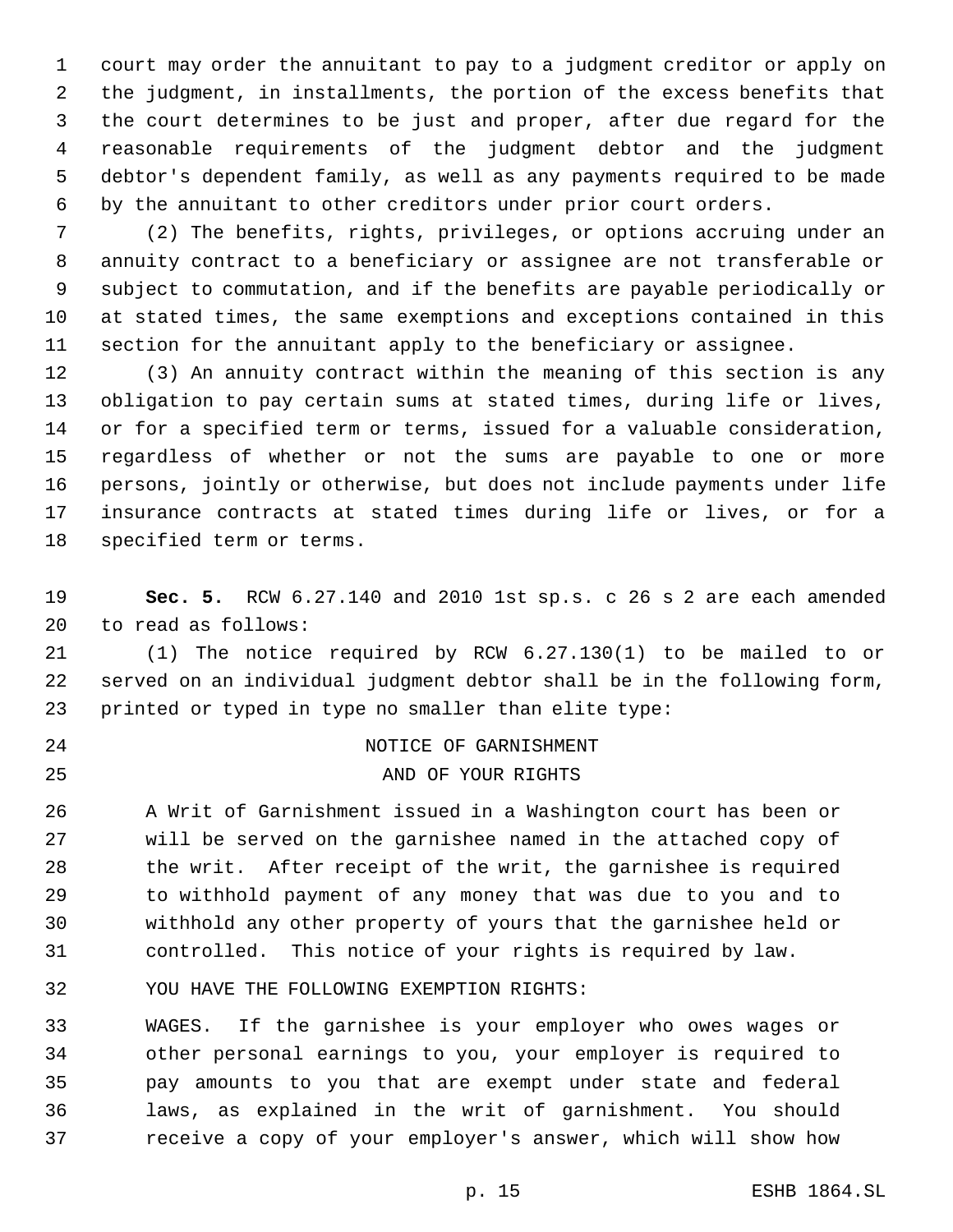the exempt amount was calculated. If the garnishment is for child support, the exempt amount paid to you will be forty percent of wages due you, but if you are supporting a spouse, state registered domestic partner, or dependent child, you are entitled to claim an additional ten percent as exempt.

 BANK ACCOUNTS. If the garnishee is a bank or other institution with which you have an account in which you have deposited benefits such as Temporary Assistance for Needy Families, Supplemental Security Income (SSI), Social Security, veterans' benefits, unemployment compensation, or a United States pension, you may claim the account as fully exempt if you have deposited only such benefit funds in the account. It may be partially exempt even though you have deposited money from other sources in the same account. An exemption is also available under RCW 26.16.200, providing that funds in a community bank account that can be identified as the earnings of a stepparent are exempt from a garnishment on the child support obligation of the parent.

 OTHER EXEMPTIONS. If the garnishee holds other property of yours, some or all of it may be exempt under RCW 6.15.010, a Washington statute that exempts certain property of your choice 22 (including ((specified cash or)) money in a bank account up to 23 \$200.00 for debts owed to state agencies, or up to \$500.00 for all other debts) and certain other property such as household furnishings, tools of trade, and a motor vehicle (all limited by differing dollar values).

 HOW TO CLAIM EXEMPTIONS. Fill out the enclosed claim form and mail or deliver it as described in instructions on the claim form. If the plaintiff does not object to your claim, the funds or other property that you have claimed as exempt must be released not later than 10 days after the plaintiff receives your claim form. If the plaintiff objects, the law requires a hearing not later than 14 days after the plaintiff receives your claim form, and notice of the objection and hearing date will be mailed to you at the address that you put on the claim form.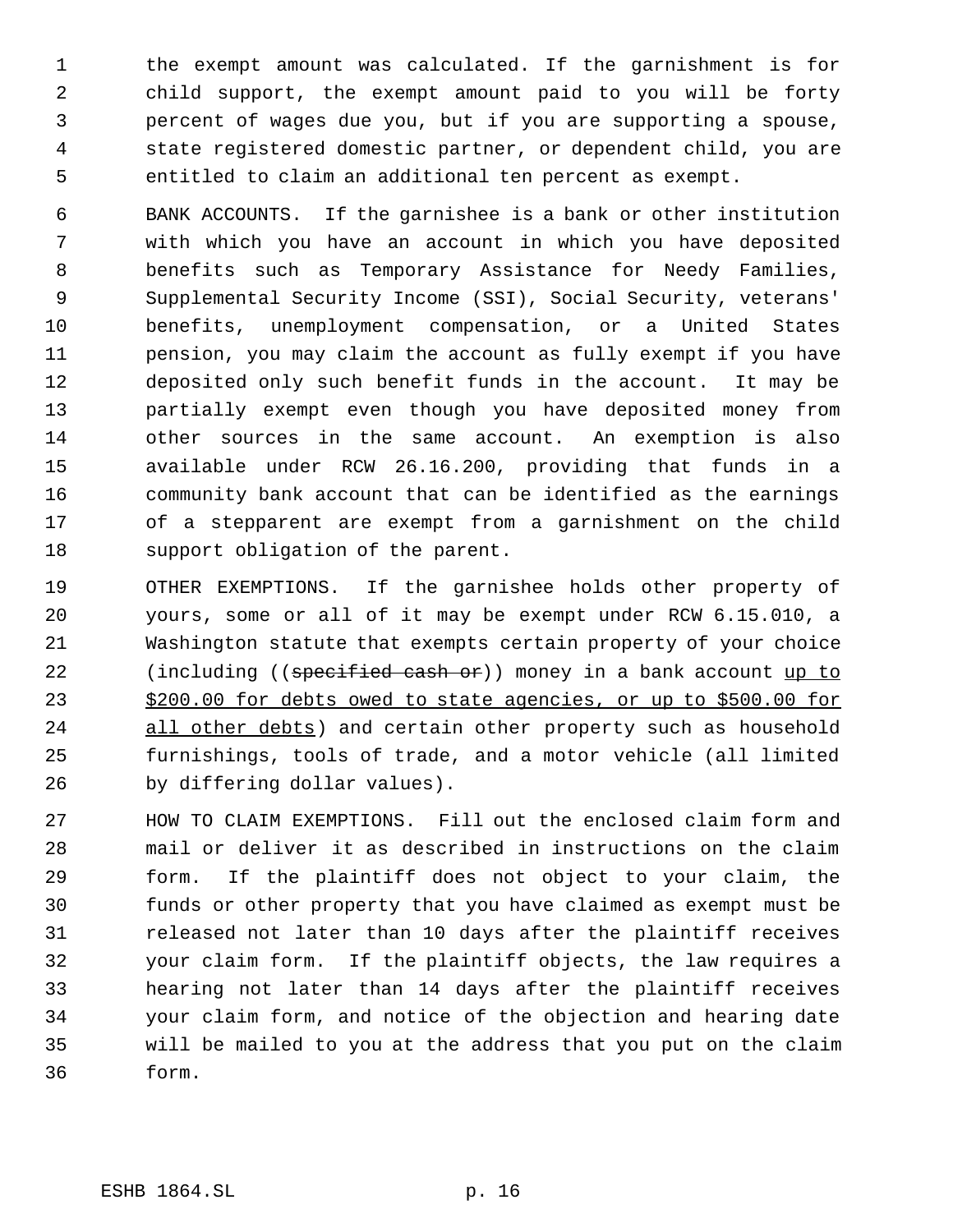THE LAW ALSO PROVIDES OTHER EXEMPTION RIGHTS. IF NECESSARY, AN ATTORNEY CAN ASSIST YOU TO ASSERT THESE AND OTHER RIGHTS, BUT YOU MUST ACT IMMEDIATELY TO AVOID LOSS OF RIGHTS BY DELAY.

 (2) The claim form required by RCW 6.27.130(1) to be mailed to or served on an individual judgment debtor shall be in the following form, printed or typed in type no smaller than elite type:

| 7  | [Caption to be filled in by judgment creditor]         |
|----|--------------------------------------------------------|
| 8  | or plaintiff before mailing.]                          |
| 9  |                                                        |
| 10 | Name of Court                                          |
| 11 | $No$                                                   |
| 12 | Plaintiff,                                             |
| 13 | VS.                                                    |
| 14 | <b>EXEMPTION CLAIM</b><br>.                            |
| 15 | Defendant,                                             |
| 16 | .                                                      |
| 17 | Garnishee Defendant                                    |
| 18 | <b>INSTRUCTIONS:</b>                                   |
| 19 | 1.<br>Read this whole form after reading the enclosed  |
| 20 | notice. Then put an X in the box or boxes that         |
| 21 | describe your exemption claim or claims and write in   |
| 22 | the necessary information on the blank lines. If       |
| 23 | additional space is needed, use the bottom of the last |
| 24 | page or attach another sheet.                          |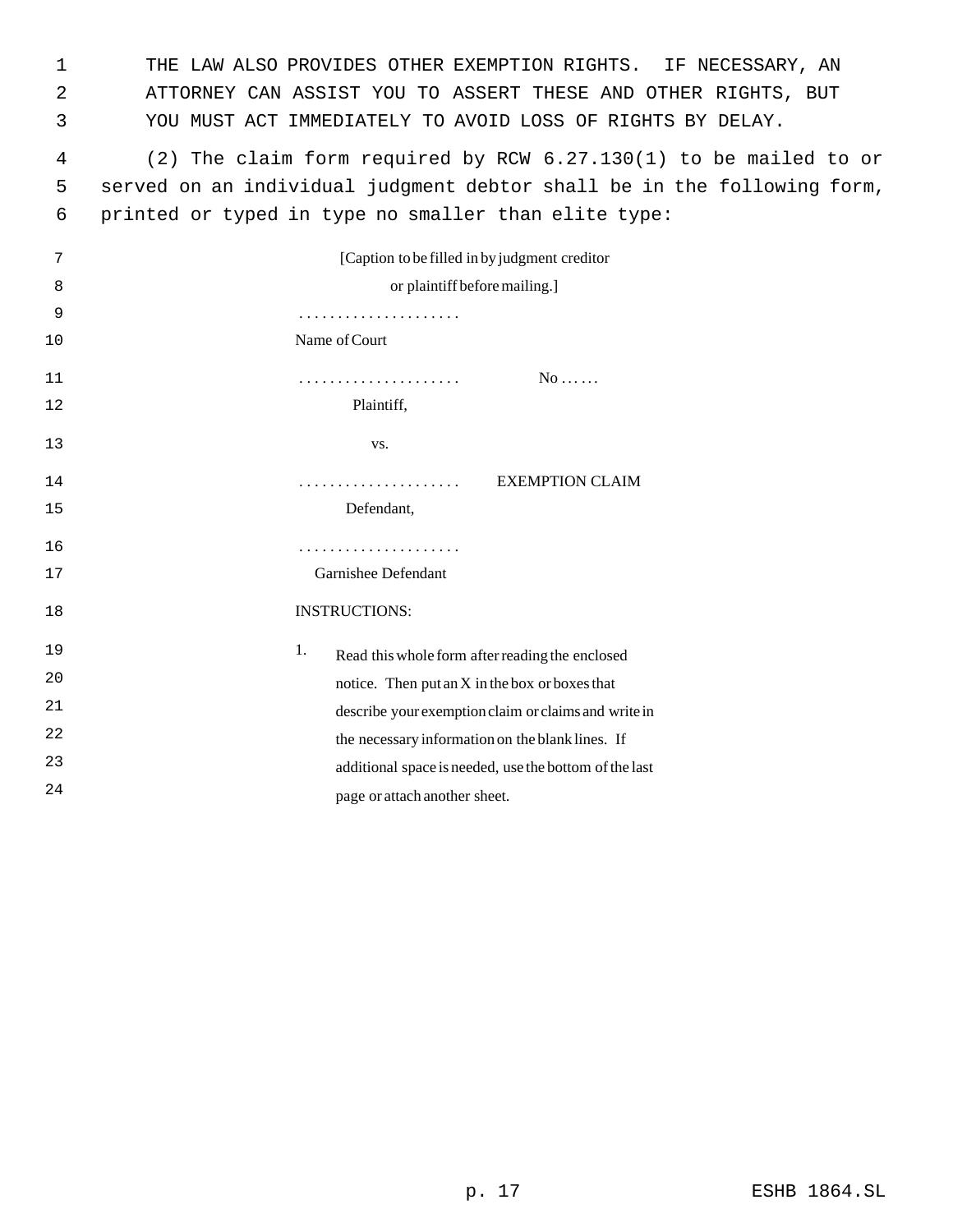| 1  | 2.<br>Make two copies of the completed form. Deliver the                            |
|----|-------------------------------------------------------------------------------------|
| 2  | original form by first-class mail or in person to the                               |
| 3  | clerk of the court, whose address is shown at the                                   |
| 4  | bottom of the writ of garnishment. Deliver one of                                   |
| 5  | the copies by first-class mail or in person to the                                  |
| 6  | plaintiff or plaintiff's attorney, whose name and                                   |
| 7  | address are shown at the bottom of the writ. Keep                                   |
| 8  | the other copy. YOU SHOULD DO THIS AS                                               |
| 9  | QUICKLY AS POSSIBLE, BUT NO LATER                                                   |
| 10 | THAN 28 DAYS (4 WEEKS) AFTER THE DATE                                               |
| 11 | ON THE WRIT.                                                                        |
| 12 | I/We claim the following money or property as exempt:                               |
| 13 | IF BANK ACCOUNT IS GARNISHED:                                                       |
| 14 | [ ] The account contains payments from:                                             |
| 15 | Temporary assistance for needy families, SSI, or<br>$\begin{bmatrix} \end{bmatrix}$ |
| 16 | other public assistance. I receive \$ monthly.                                      |
| 17 | Social Security. I receive \$  monthly.<br>$\lceil$ $\rceil$                        |
| 18 | Veterans' Benefits. I receive \$  monthly.<br>$\begin{bmatrix} 1 \end{bmatrix}$     |
| 19 | U.S. Government Pension. I receive \$<br>$\begin{bmatrix} 1 \end{bmatrix}$          |
| 20 | monthly.                                                                            |
| 21 | Unemployment Compensation. I receive \$<br>$\lceil$ $\rceil$                        |
| 22 | monthly.                                                                            |
| 23 | Child support. I receive \$  monthly.<br>$\lceil$ $\rceil$                          |
| 24 | $\begin{bmatrix} \end{bmatrix}$                                                     |
| 25 |                                                                                     |
| 26 | IF EXEMPTION IN BANK ACCOUNT IS CLAIMED,                                            |
| 27 | ANSWER ONE OR BOTH OF THE FOLLOWING:                                                |
| 28 | No money other than from above payments are in<br>$\Box$                            |
| 29 | the account.                                                                        |
| 30 | Moneys in addition to the above payments have<br>$\Box$                             |
| 31 | been deposited in the account. Explain                                              |
| 32 |                                                                                     |
| 33 |                                                                                     |
| 34 | IF EARNINGS ARE GARNISHED FOR CHILD                                                 |
| 35 | <b>SUPPORT:</b>                                                                     |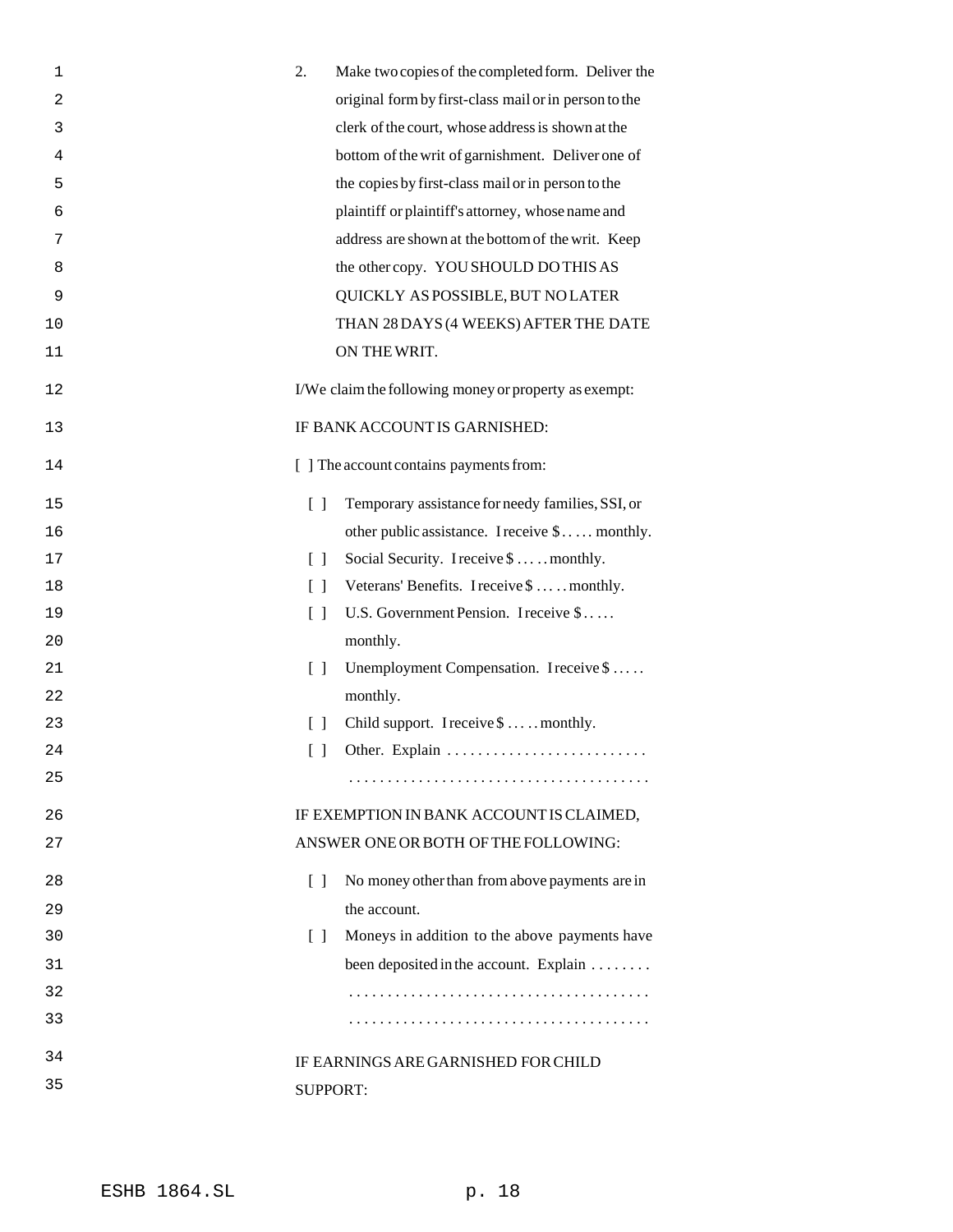| 1              |          | $\lceil$ $\rceil$                 | I claim maximum exemption.                     |                                                                               |  |
|----------------|----------|-----------------------------------|------------------------------------------------|-------------------------------------------------------------------------------|--|
| $\overline{2}$ |          | $\lceil$ $\rceil$                 |                                                | I am supporting another child or other children.                              |  |
| 3              |          | $\lceil$ $\rceil$                 |                                                | I am supporting a husband, wife, or state registered                          |  |
| 4              |          |                                   | domestic partner.                              |                                                                               |  |
| 5              |          |                                   | IF PENSION OR RETIREMENT BENEFITS ARE          |                                                                               |  |
| 6              |          |                                   | <b>GARNISHED:</b>                              |                                                                               |  |
| 7              |          | $\lceil$ $\rceil$                 | Name and address of employer who is paying the |                                                                               |  |
| 8              |          |                                   |                                                | benefits: $\dots\dots\dots\dots\dots\dots\dots\dots\dots\dots\dots\dots\dots$ |  |
| 9              |          |                                   |                                                |                                                                               |  |
| 10             |          |                                   | <b>OTHER PROPERTY:</b>                         |                                                                               |  |
| 11             |          | $\begin{bmatrix} 1 \end{bmatrix}$ |                                                | Describe property                                                             |  |
| 12             |          |                                   |                                                |                                                                               |  |
| 13             |          |                                   |                                                | (If you claim other personal property as exempt, you                          |  |
| 14             |          |                                   |                                                | must attach a list of all other personal property that                        |  |
| 15             |          |                                   | you own.)                                      |                                                                               |  |
| 16             |          |                                   |                                                |                                                                               |  |
| 17             |          |                                   | Print: Your name                               | If married or in a state                                                      |  |
| 18             |          |                                   |                                                | registered domestic                                                           |  |
| 19             |          |                                   |                                                | partnership,                                                                  |  |
| 20             |          |                                   |                                                | name of husband/wife/state                                                    |  |
| 21             |          |                                   |                                                | registered domestic partner                                                   |  |
| 22             |          |                                   | .                                              |                                                                               |  |
| 23             |          |                                   | Your signature                                 | Signature of husband,                                                         |  |
| 24             |          |                                   |                                                | wife, or state registered                                                     |  |
| 25             |          |                                   |                                                | domestic partner                                                              |  |
| 26             |          |                                   |                                                |                                                                               |  |
| 27             |          |                                   | .                                              |                                                                               |  |
| 28             |          |                                   | Address                                        | Address                                                                       |  |
| 29             |          |                                   |                                                | (if different from yours)                                                     |  |
| 30             |          |                                   | .                                              | .                                                                             |  |
| 31             |          |                                   | Telephone number                               | Telephone number                                                              |  |
| 32             |          |                                   |                                                | (if different from yours)                                                     |  |
| 33             | CAUTION: |                                   |                                                | If the plaintiff objects to your claim,                                       |  |

you will have to 34 go to court and give proof of your claim. For example, if you claim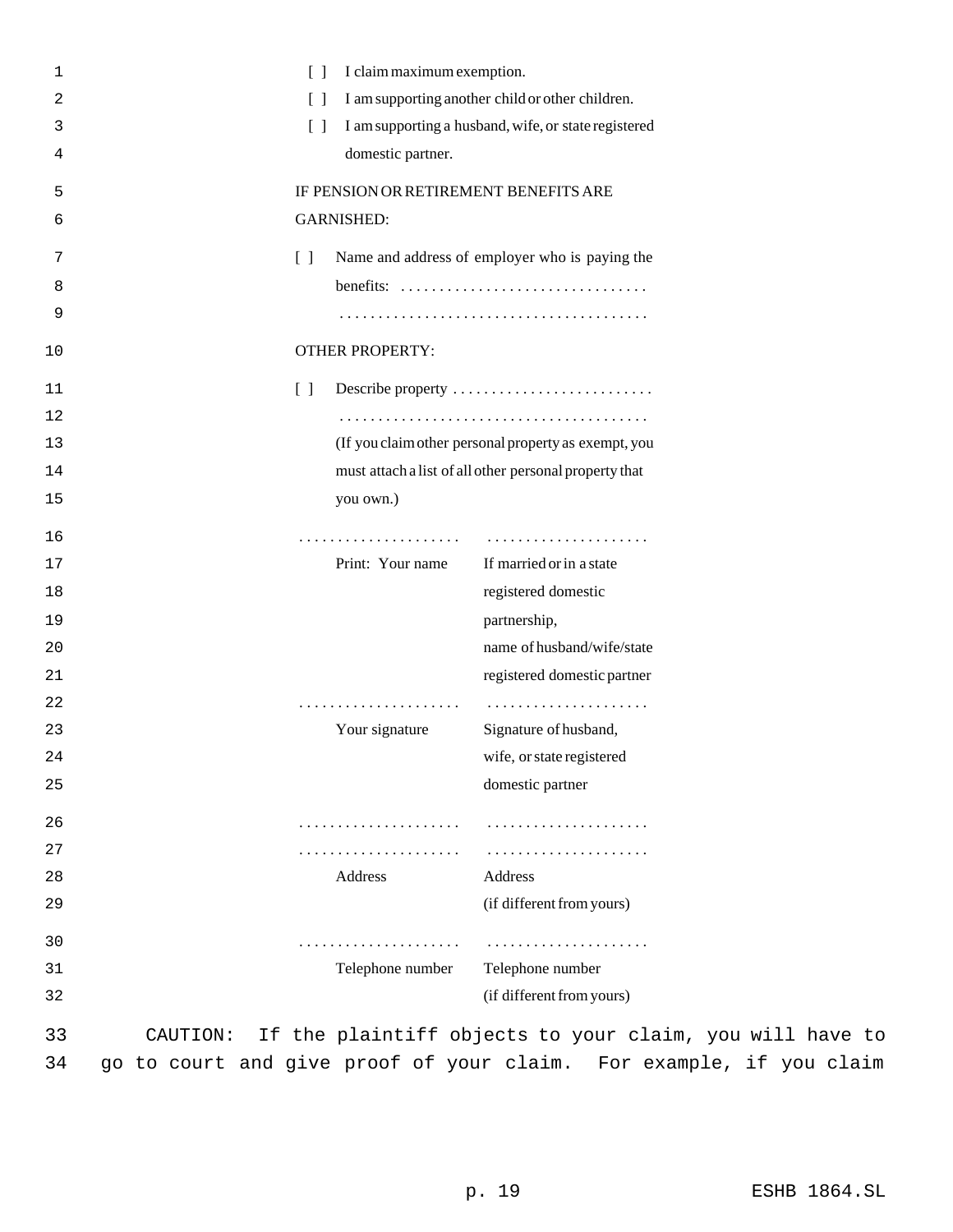that a bank account is exempt, you may have to show the judge your bank statements and papers that show the source of the money you deposited in the bank. Your claim may be granted more quickly if you attach copies of such proof to your claim.

 IF THE JUDGE DENIES YOUR EXEMPTION CLAIM, YOU WILL HAVE TO PAY THE PLAINTIFF'S COSTS. IF THE JUDGE DECIDES THAT YOU DID NOT MAKE THE CLAIM IN GOOD FAITH, HE OR SHE MAY DECIDE THAT YOU MUST PAY THE PLAINTIFF'S ATTORNEY FEES.

 **Sec. 6.** RCW 6.27.140 and 2011 c ... s 5 (section 5 of this act) are each amended to read as follows:

 (1) The notice required by RCW 6.27.130(1) to be mailed to or served on an individual judgment debtor shall be in the following form, printed or typed in type no smaller than elite type:

14 NOTICE OF GARNISHMENT 15 AND OF YOUR RIGHTS

 A Writ of Garnishment issued in a Washington court has been or will be served on the garnishee named in the attached copy of 18 the writ. After receipt of the writ, the garnishee is required to withhold payment of any money that was due to you and to withhold any other property of yours that the garnishee held or controlled. This notice of your rights is required by law.

YOU HAVE THE FOLLOWING EXEMPTION RIGHTS:

 WAGES. If the garnishee is your employer who owes wages or other personal earnings to you, your employer is required to pay amounts to you that are exempt under state and federal laws, as explained in the writ of garnishment. You should receive a copy of your employer's answer, which will show how the exempt amount was calculated. If the garnishment is for child support, the exempt amount paid to you will be forty percent of wages due you, but if you are supporting a spouse, state registered domestic partner, or dependent child, you are entitled to claim an additional ten percent as exempt.

 BANK ACCOUNTS. If the garnishee is a bank or other institution with which you have an account in which you have deposited benefits such as Temporary Assistance for Needy Families,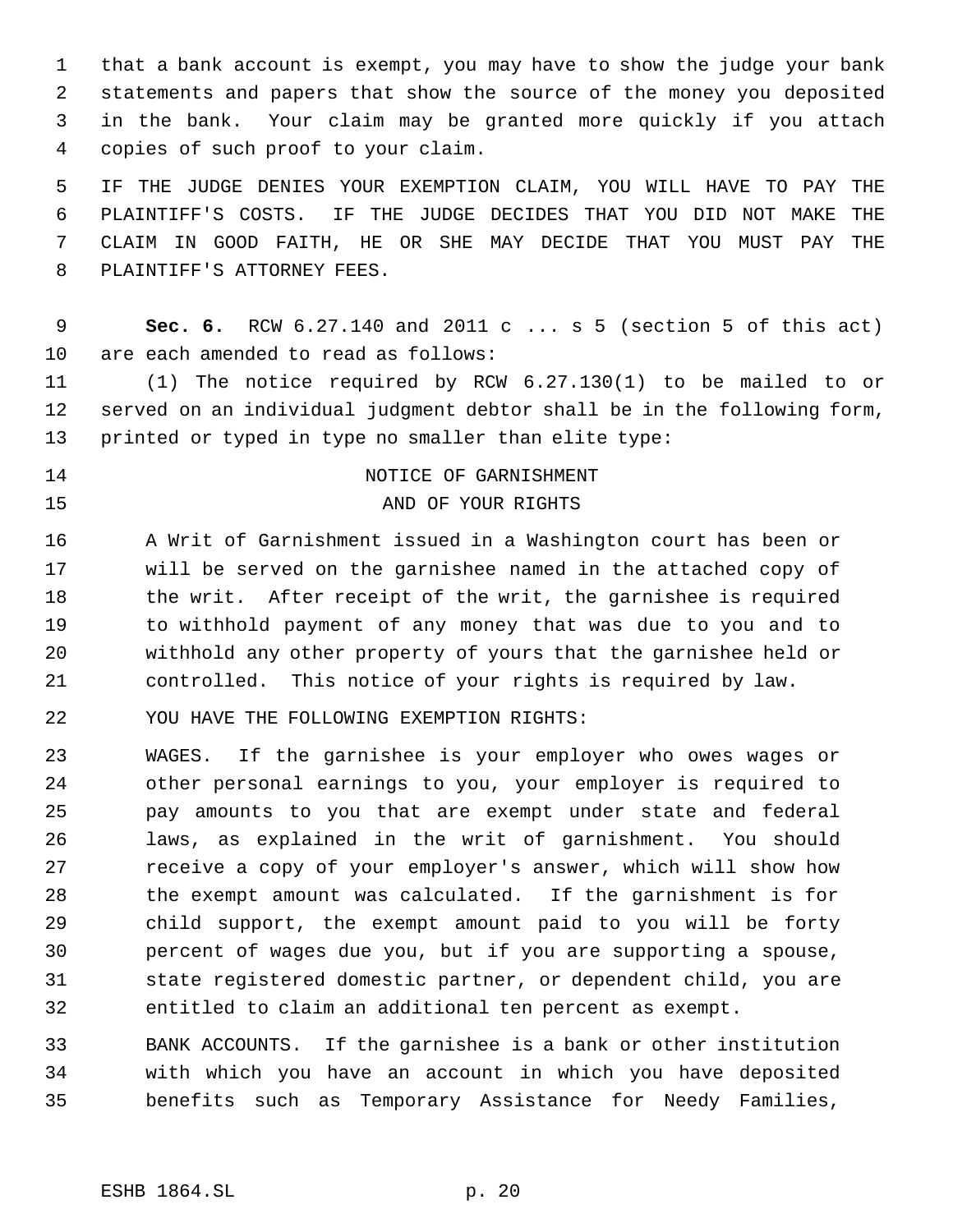Supplemental Security Income (SSI), Social Security, veterans' benefits, unemployment compensation, or a United States pension, you may claim the account as fully exempt if you have deposited only such benefit funds in the account. It may be partially exempt even though you have deposited money from other sources in the same account. An exemption is also available under RCW 26.16.200, providing that funds in a community bank account that can be identified as the earnings of a stepparent are exempt from a garnishment on the child support obligation of the parent.

- OTHER EXEMPTIONS. If the garnishee holds other property of yours, some or all of it may be exempt under RCW 6.15.010, a Washington statute that exempts certain property of your choice 14 (including ((money)) up to \$500.00 in a bank account ((up to 15  $$200.00$  for debts owed to state agencies, or up to \$500.00 for 16 all other debts))) and certain other property such as household furnishings, tools of trade, and a motor vehicle (all limited by differing dollar values).
- HOW TO CLAIM EXEMPTIONS. Fill out the enclosed claim form and mail or deliver it as described in instructions on the claim form. If the plaintiff does not object to your claim, the funds or other property that you have claimed as exempt must be released not later than 10 days after the plaintiff receives your claim form. If the plaintiff objects, the law requires a hearing not later than 14 days after the plaintiff receives your claim form, and notice of the objection and hearing date will be mailed to you at the address that you put on the claim form.
- THE LAW ALSO PROVIDES OTHER EXEMPTION RIGHTS. IF NECESSARY, AN ATTORNEY CAN ASSIST YOU TO ASSERT THESE AND OTHER RIGHTS, BUT YOU MUST ACT IMMEDIATELY TO AVOID LOSS OF RIGHTS BY DELAY.

 (2) The claim form required by RCW 6.27.130(1) to be mailed to or served on an individual judgment debtor shall be in the following form, printed or typed in type no smaller than elite type: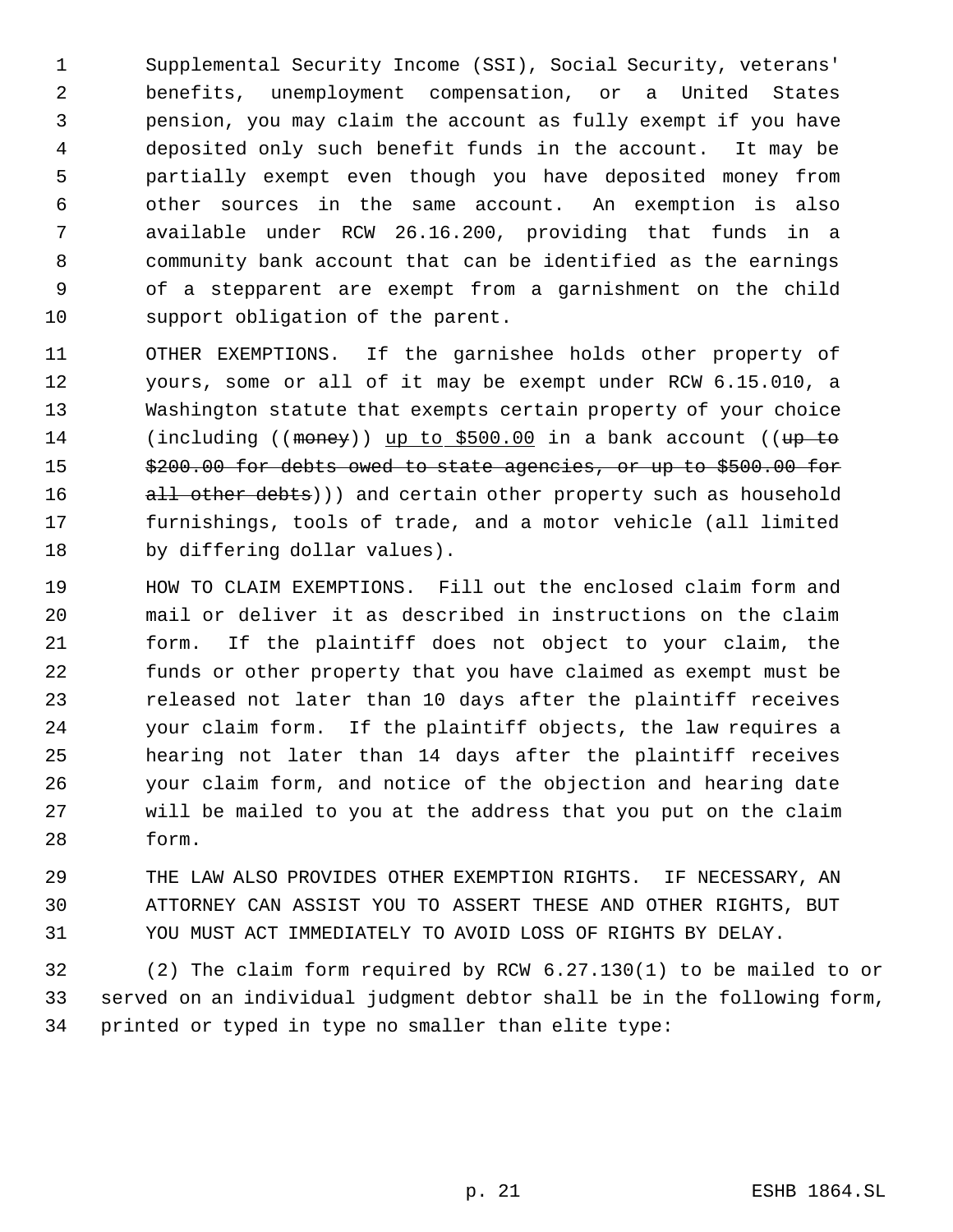| 1              | [Caption to be filled in by judgment creditor                                       |
|----------------|-------------------------------------------------------------------------------------|
| $\overline{2}$ | or plaintiff before mailing.]                                                       |
| 3              |                                                                                     |
| 4              | Name of Court                                                                       |
| 5              | $No \ldots$<br>.                                                                    |
| 6              | Plaintiff,                                                                          |
| 7              | VS.                                                                                 |
| 8              | <b>EXEMPTION CLAIM</b>                                                              |
| 9              | Defendant,                                                                          |
| 10             | .                                                                                   |
| 11             | Garnishee Defendant                                                                 |
| 12             | <b>INSTRUCTIONS:</b>                                                                |
| 13             | 1.<br>Read this whole form after reading the enclosed                               |
| 14             | notice. Then put an X in the box or boxes that                                      |
| 15             | describe your exemption claim or claims and write in                                |
| 16             | the necessary information on the blank lines. If                                    |
| 17             | additional space is needed, use the bottom of the last                              |
| 18             | page or attach another sheet.                                                       |
| 19             | Make two copies of the completed form. Deliver the<br>2.                            |
| 20             | original form by first-class mail or in person to the                               |
| 21             | clerk of the court, whose address is shown at the                                   |
| 22             | bottom of the writ of garnishment. Deliver one of                                   |
| 23             | the copies by first-class mail or in person to the                                  |
| 24             | plaintiff or plaintiff's attorney, whose name and                                   |
| 25             | address are shown at the bottom of the writ. Keep                                   |
| 26             | the other copy. YOU SHOULD DO THIS AS                                               |
| 27             | QUICKLY AS POSSIBLE, BUT NO LATER                                                   |
| 28             | THAN 28 DAYS (4 WEEKS) AFTER THE DATE                                               |
| 29             | ON THE WRIT.                                                                        |
| 30             | I/We claim the following money or property as exempt:                               |
| 31             | IF BANK ACCOUNT IS GARNISHED:                                                       |
| 32             | [ ] The account contains payments from:                                             |
| 33             | $\begin{bmatrix} \end{bmatrix}$<br>Temporary assistance for needy families, SSI, or |
| 34             | other public assistance. I receive \$ monthly.                                      |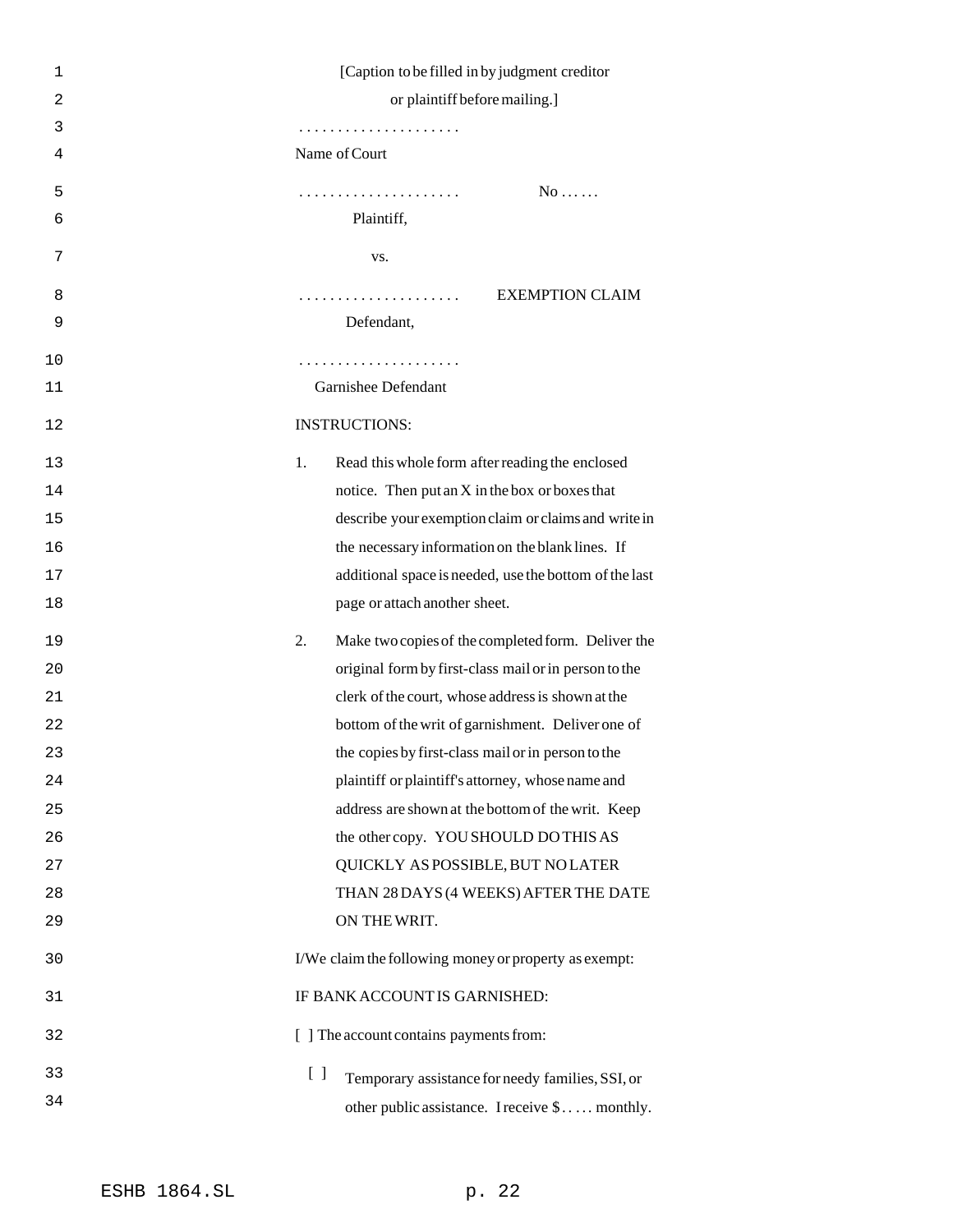| 1  | $\Box$                            | Social Security. I receive \$  monthly.                |
|----|-----------------------------------|--------------------------------------------------------|
| 2  | $\lceil$ $\rceil$                 | Veterans' Benefits. I receive \$  monthly.             |
| 3  | $\Box$                            | U.S. Government Pension. I receive \$                  |
| 4  |                                   | monthly.                                               |
| 5  | $\Box$                            | Unemployment Compensation. I receive \$                |
| 6  |                                   | monthly.                                               |
| 7  | $\Box$                            | Child support. I receive \$  monthly.                  |
| 8  | $\Box$                            |                                                        |
| 9  |                                   |                                                        |
| 10 |                                   | IF EXEMPTION IN BANK ACCOUNT IS CLAIMED,               |
| 11 |                                   | ANSWER ONE OR BOTH OF THE FOLLOWING:                   |
| 12 | $\Box$                            | No money other than from above payments are in         |
| 13 |                                   | the account.                                           |
| 14 | $\Box$                            | Moneys in addition to the above payments have          |
| 15 |                                   | been deposited in the account. Explain                 |
| 16 |                                   |                                                        |
| 17 |                                   |                                                        |
| 18 |                                   | IF EARNINGS ARE GARNISHED FOR CHILD                    |
| 19 | <b>SUPPORT:</b>                   |                                                        |
| 20 | $\lceil \rceil$                   | I claim maximum exemption.                             |
| 21 | $\lceil$ $\rceil$                 | I am supporting another child or other children.       |
| 22 | $\Box$                            | I am supporting a husband, wife, or state registered   |
| 23 |                                   | domestic partner.                                      |
| 24 |                                   | <b>IF PENSION OR RETIREMENT BENEFITS ARE</b>           |
| 25 |                                   | <b>GARNISHED:</b>                                      |
| 26 | $\begin{bmatrix} 1 \end{bmatrix}$ | Name and address of employer who is paying the         |
| 27 |                                   |                                                        |
| 28 |                                   |                                                        |
| 29 |                                   | <b>OTHER PROPERTY:</b>                                 |
| 30 | $\begin{bmatrix} 1 \end{bmatrix}$ | Describe property                                      |
| 31 |                                   |                                                        |
| 32 |                                   | (If you claim other personal property as exempt, you   |
| 33 |                                   | must attach a list of all other personal property that |
| 34 |                                   | you own.)                                              |
|    |                                   |                                                        |